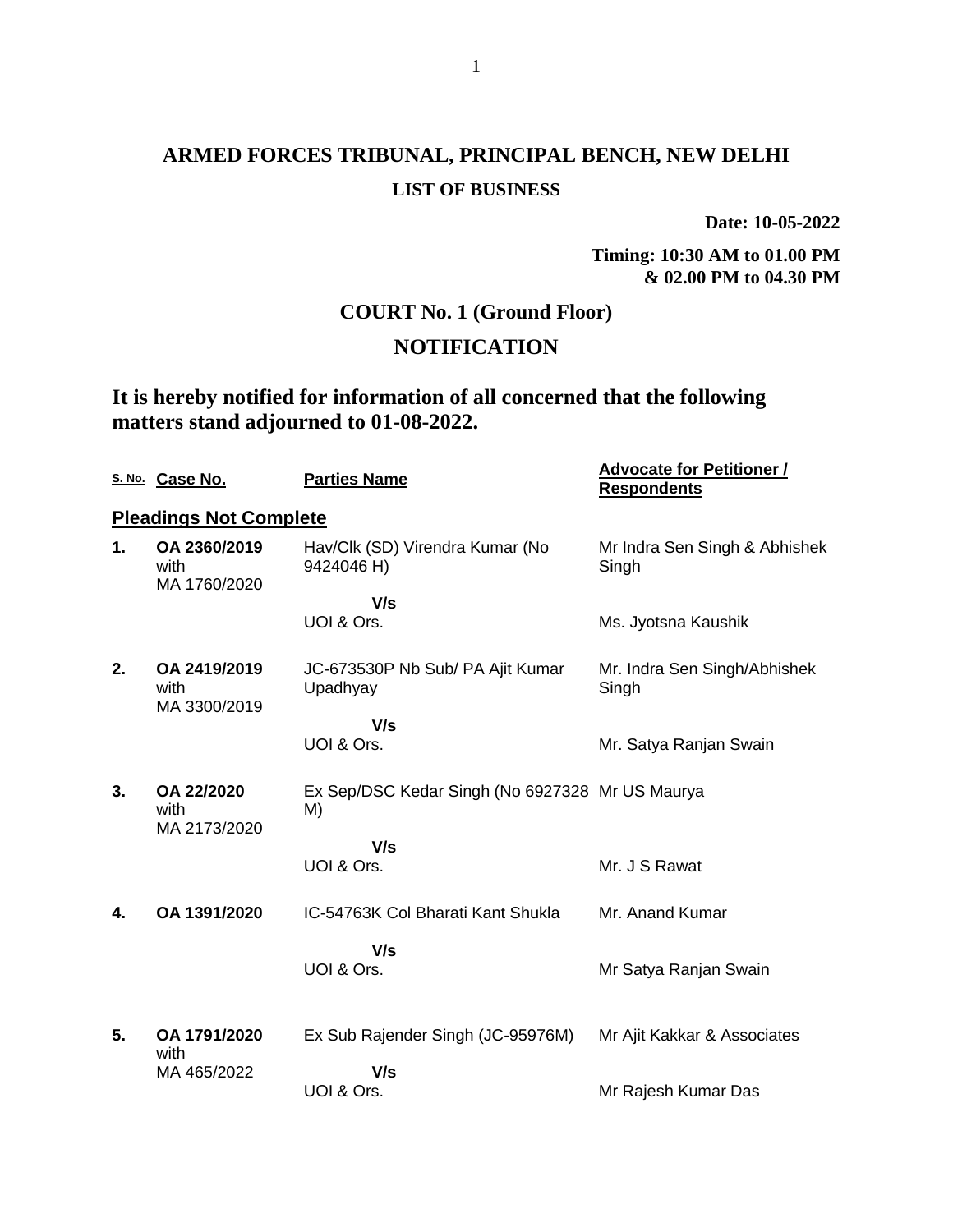| 6.  | OA 1818/2020<br>with<br>MA 1416/2021 | Ex Sep (DSC/GD) Satendra Singh<br>$(1488439 - H)$<br>V/s     | Mr. Ved Prakash                           |
|-----|--------------------------------------|--------------------------------------------------------------|-------------------------------------------|
|     |                                      | UOI & Ors.                                                   | Ms Jyotsna Kaushik                        |
| 7.  | OA 270/2021<br>with                  | RFN Hukma Ram (16025621 M)                                   | Mr Virender Singh Kadian                  |
|     | MA 1643/2021                         | V/s<br>UOI & Ors.                                            | Mr Prabodh Kumar                          |
| 8.  | OA 299/2021<br>with                  | Ex Cpl S Chhetry (912960-S)                                  | Mr R K Dey & Ananya Mukherjee             |
|     | MA 2846/2021 &<br>372/2021           | V/s<br>UOI & Ors.                                            | Dr. Vijendra Singh Mahndiyan              |
| 9.  | OA 679/2021                          | Ex Dfr Ravindra Singh (15466112 A)                           | Mr D S Kauntae                            |
|     |                                      | V/s<br>UOI & Ors.                                            | Mr Satya Ranjan Swain for R-1<br>to $R-5$ |
| 10. | OA 791/2021                          | (IC-73513 X) Maj Ranjay Choudhary                            | Mr Sanjay Kumar Visen                     |
|     |                                      | V/s<br>UOI & Ors.                                            | Ms. Suman Chauhan                         |
| 11. | OA 799/2021<br>with<br>MA 856/2021   | Smt Sushila Devi Mother of Ex Rect<br>Anup (4197209A)<br>V/s | Mr Virender Singh Kadian                  |
|     |                                      | UOI & Ors.                                                   | Dr. Vijendra Singh Mahndiyan              |
| 12. | OA 892/2021<br>with                  | NTR 16765 Lt Col Pari K                                      | Mr Manoj Kumar Gupta                      |
|     | MA 1153/2021                         | V/s<br>UOI & Ors.                                            | Mr Rajeev Kumar                           |
| 13. | OA 893/2021<br>with                  | No 936224 LAC CH Kiran Uday                                  | Mr Ajeet Yadav                            |
|     | MA 452/2022                          | V/s<br>UOI & Ors.                                            | Dr Vijendra Singh Mahndiyan               |
| 14. | OA 1192/2021<br>with                 | Maj Jagmohan Lal Arora (IC-32637X)<br>Retd.                  | Mr Ajit Kakkar                            |
|     | MA 1077/2021                         | V/s<br>UOI & Ors.                                            | Mr. Avdhesh Kumar Singh                   |
| 15. | OA 1637/2021<br>with<br>MA 1589/2021 | Ex Sgt Dinesh Singh Minhas (No<br>796744 K) & Ors.           | Mr Ajit Kakkar & Associates               |
|     |                                      | V/s<br>UOI & Ors.                                            | Mr. Anil Gautam                           |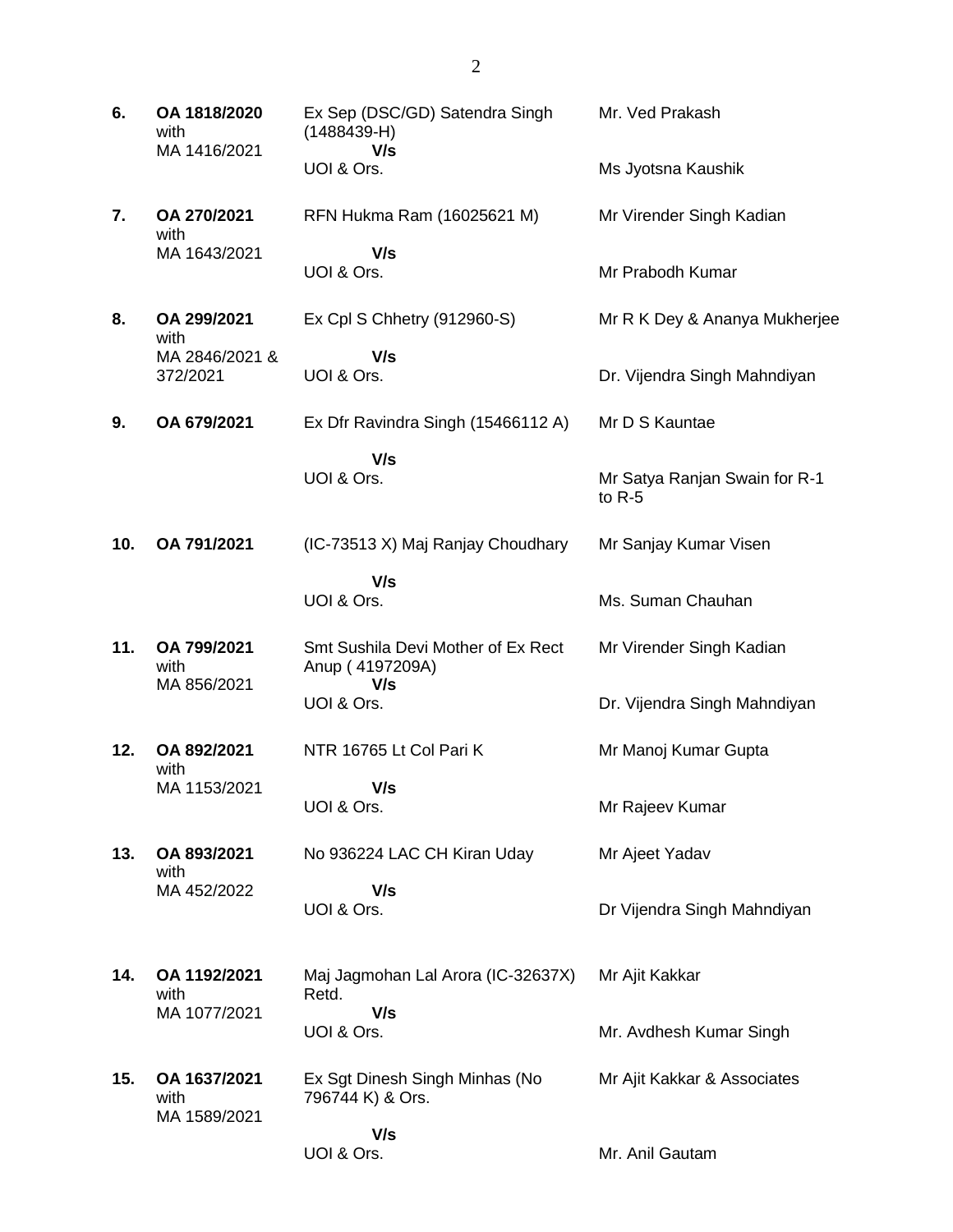### **WITH**

| 16. | OA 1933/2021<br>with MA<br>1951/2021 | Hony Sub Maj Umesh Chand Sharma<br>(Retd) (JC 373073N) & Ors.<br>V/s                                    | Mr Ajit Kakkar & Associates            |
|-----|--------------------------------------|---------------------------------------------------------------------------------------------------------|----------------------------------------|
|     |                                      | UOI & Ors.                                                                                              | Mr Arvind Kumar                        |
| 17. | OA 2365/2021<br>with<br>MA 2474/2021 | (627877 R) MWO Ramesh Chand<br>Choudhary (Retd)<br>V/s                                                  | Mr Ramniwas Bansal                     |
|     |                                      | UOI & Ors.                                                                                              | Mr. Y P Singh                          |
| 18. | OA (Appeal)<br>2832/2021             | Ex L LOG (STD) Mahesh Chand Gurjar Mr Ved Prakash & Devendra<br>(No 402346 Z) (through Pairokar)<br>V/s | Kumar                                  |
|     |                                      | UOI & Ors.                                                                                              | Mr. Harish V Shankar                   |
| 19. | OA 16/2022                           | Hav/RST Hakmudeen (15571290F)                                                                           | Mr Alok Kishore                        |
|     |                                      | V/s<br>UOI & Ors.                                                                                       | Mr Rajeev Kumar                        |
| 20. | OA 29/2022                           | Maj Shivam Kataria (SS-44515A)                                                                          | Mr Indra Sen Singh                     |
|     |                                      | V/s<br>UOI & Ors.                                                                                       | Mr Satya Ranjan Swain                  |
| 21. | OA 52/2022<br>with                   | MWO Rajendra Singh (Retd) (692356)                                                                      | Mr Manoj Kumar Gupta                   |
|     | MA 60/2022                           | V/s<br>UOI & Ors.                                                                                       | Dr. Vijendra Singh Mahndiyan           |
|     | <b>Pleadings Complete</b>            |                                                                                                         |                                        |
| 22. | OA 1483/2018                         | NTS-17570M Maj Kamlesh Kumar                                                                            | Mr. Ajit Kakkar                        |
|     |                                      | V/s<br>UOI & Ors.                                                                                       | Gp Capt Karan Singh Bhati, Sr.<br>CGSC |
| 23. | OA 655/2019<br>with                  | No. 1460499-F Ex Hav Clk Mehtab<br>Singh Dahiya                                                         | Mr. Rajesh Nandal                      |
|     | MA 1245/2019                         | V/s<br>UOI & Ors.                                                                                       | Mr. Rajesh Kumar Das                   |
| 24. | OA 1509/2019                         | No. 4559970-F L/Nk Ramlal Singh<br>Yadav                                                                | Mr. Virender Singh Kadian              |
|     |                                      | V/s<br>UOI & Ors.                                                                                       | Mr JS Yadav                            |
| 25. | OA 1613/2019                         | Nk/DSC Pratap Singh (No 3178421 M) Mr US Maurya                                                         |                                        |
|     |                                      | V/s<br>UOI & Ors.                                                                                       | Mr. V S Tomar                          |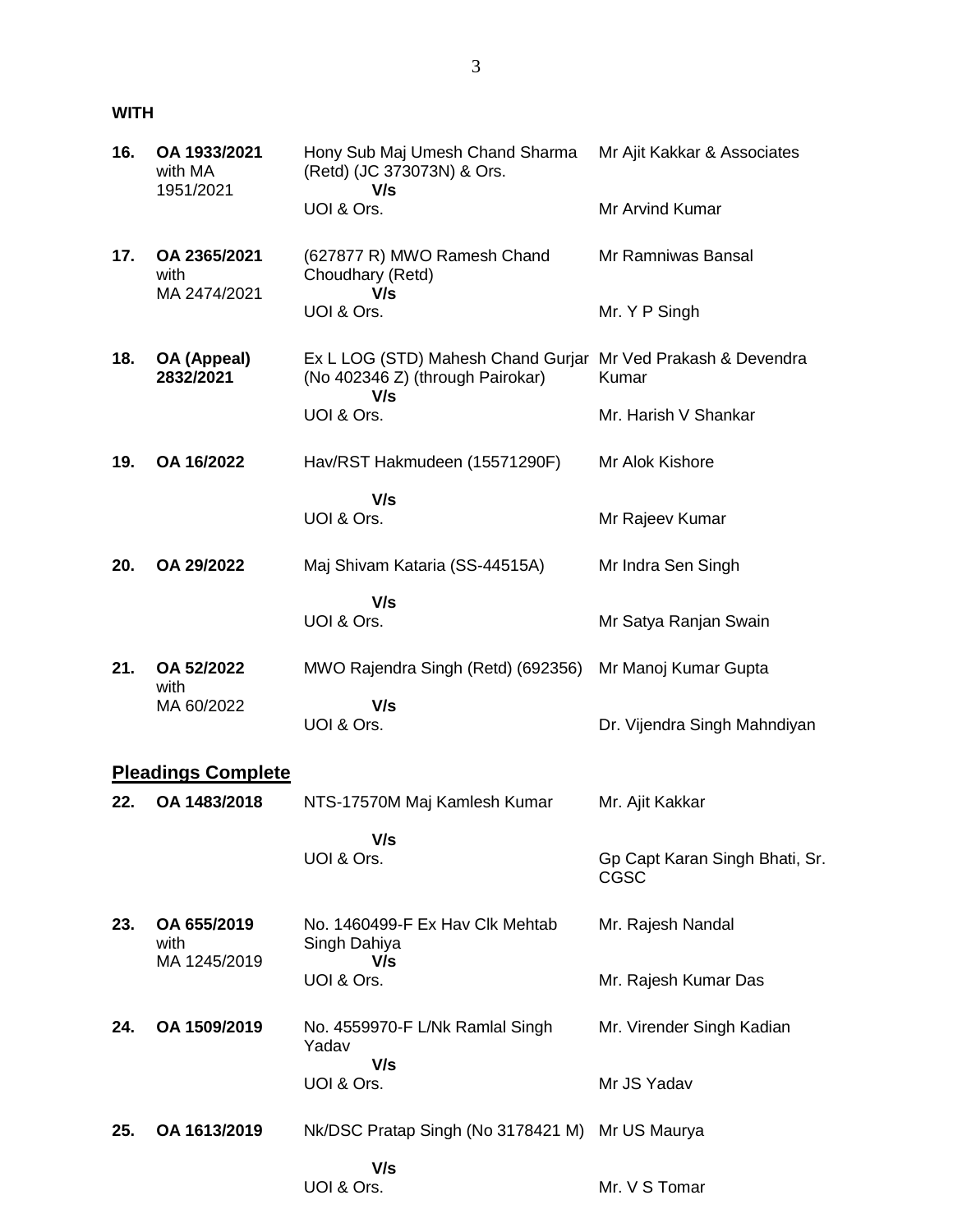| 26. | OA 1617/2019                         | No. 3393964-A Sep/DSC Gurmej<br>Singh                | Mr. U S Maurya                               |
|-----|--------------------------------------|------------------------------------------------------|----------------------------------------------|
|     |                                      | V/s<br>UOI & Ors.                                    | Ms. Suman Chauhan                            |
| 27. | OA 1621/2019                         | Sep/DSC Hoshiyar Singh (No<br>14394940W)             | Mr US Maurya                                 |
|     |                                      | V/s<br>UOI & Ors.                                    | Mr. VS Tomar                                 |
| 28. | OA 1917/2019                         | Sep Kuldeep Singh (No 4471848H)                      | Mr. Narender Kaushik & Pankaj<br>Kaushik     |
|     |                                      | V/s<br>UOI & Ors.                                    | Mr. Shyam Narayan                            |
| 29. | OA 1920/2019<br>with<br>MA 2804/2019 | Nb Sub Karve Babasen Ishwara (JC<br>286443 M)<br>V/s | Mr Virender Singh Kadian                     |
|     |                                      | UOI & Ors.                                           | Mr. K K Tyagi                                |
| 30. | OA 1933/2019                         | Sep SB Thapa (No 5451598F)                           | Mr. Narender Kaushik & Pankaj<br>Kaushik     |
|     |                                      | V/s<br>UOI & Ors.                                    | Mr. D K Sabat                                |
| 31. | OA 2042/2019                         | Sep Umesh Chandra (6492131-F)                        | Mr. Narender Kaushik & Pankaj<br>Kaushik     |
|     |                                      | V/s<br>UOI & Ors.                                    | Mr. Arvind Patel                             |
| 32. | OA 2070/2019                         | Ex LAC Kiranveer (NO 915845)                         | Mr. Ajit Kakkar                              |
|     |                                      | V/s<br>UOI & Ors.                                    | Mr. Harish V Shankar                         |
| 33. | OA 2211/2019<br>with                 | No. 13963268-H L/Nk Ravinder Kumar Ms. Charu Mathur  |                                              |
|     | MA 75/2021                           | V/s<br>UOI & Ors.                                    | Mr. V S Tomar                                |
| 34. | OA 2312/2019<br>with                 | MS-17459H Maj Areet Bhangu                           | Mr. Indra Sen Singh/Abhishek<br>Singh        |
|     | MA 3212/2019                         | V/s<br>UOI & Ors.                                    | Gp Capt Karan Singh Bhati, Sr<br><b>CGSC</b> |
| 35. | OA 2366/2019                         | Sep/DSC Shashi Bhushan Rai (No<br>13977957 P)        | Mr US Maurya                                 |
|     |                                      | V/s<br>UOI & Ors.                                    | Ms. Barkha Babbar                            |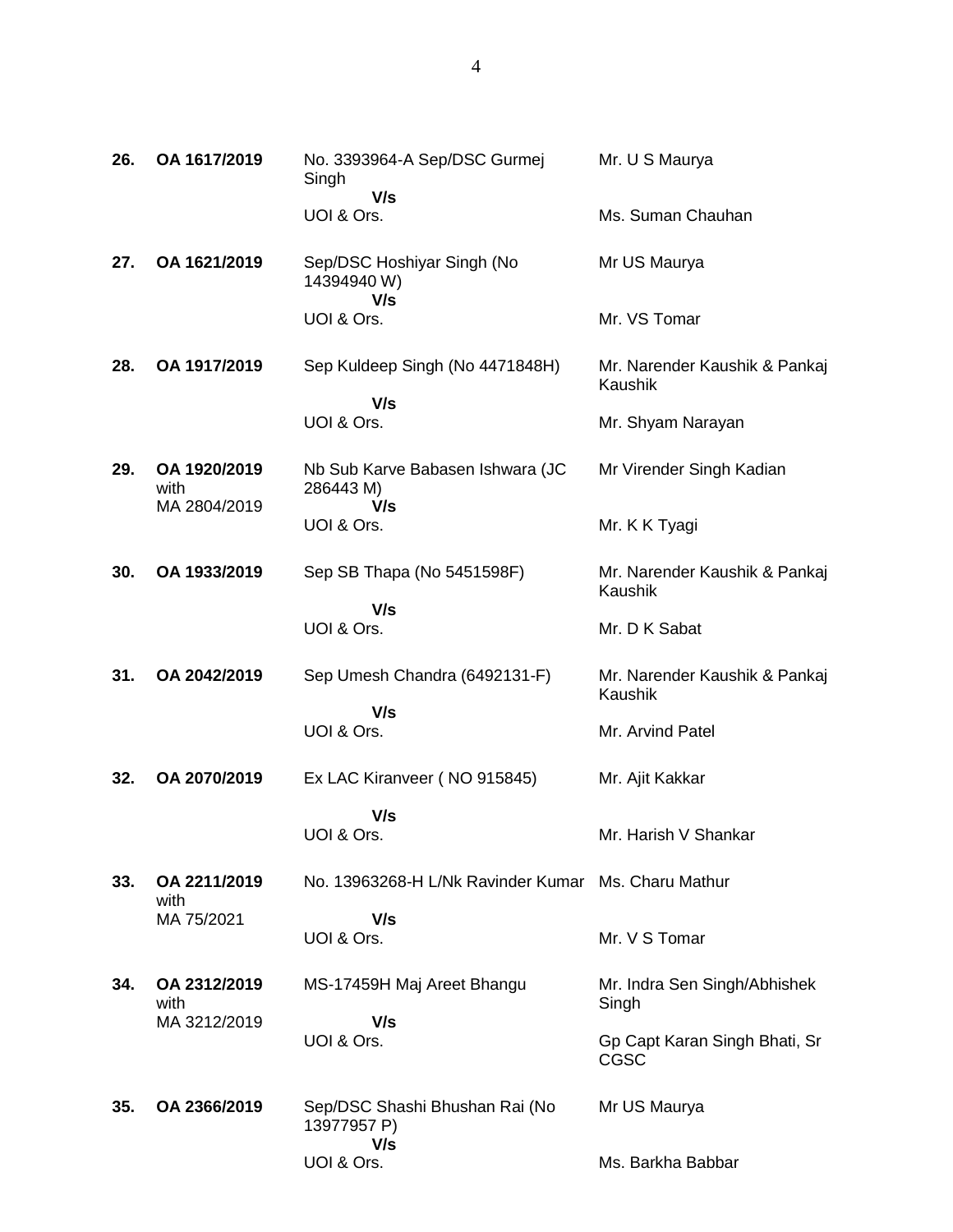| 36. | OA 2383/2019                         | No 6484549P Sep /DSC Koshal Kumar Mr US Maurya<br>Singh |                                       |
|-----|--------------------------------------|---------------------------------------------------------|---------------------------------------|
|     |                                      | V/s<br>UOI & Ors.                                       | Mr. V S Tomar                         |
| 37. | OA 2420/2019<br>with<br>MA 3301/2019 | JC-673467L Nb Sub/PA Thrimurtulu<br>Polipilli           | Mr. Indra Sen Singh/Abhishek<br>Singh |
|     |                                      | V/s<br>UOI & Ors.                                       | Mr. Waize Ali Noor                    |
|     | FOR FINAL HEARING                    |                                                         |                                       |
| 38. | OA 1270/2017                         | Ex Sepoy Ashok Kumar                                    | Mr Angsuman Ojha & Mr Rohit<br>Pratap |
|     |                                      | V/s<br>UOI & Ors.                                       | Dr Vijendra Singh Mahndiyan           |
| 39. | OA 39/2018                           | Cdr Srimali Venkiteela (04659-N)                        | Mr. Angsuman Ojha & Rohit<br>Pratap   |
|     |                                      | V/s<br>UOI & Ors.                                       | Mr. JS Yadav                          |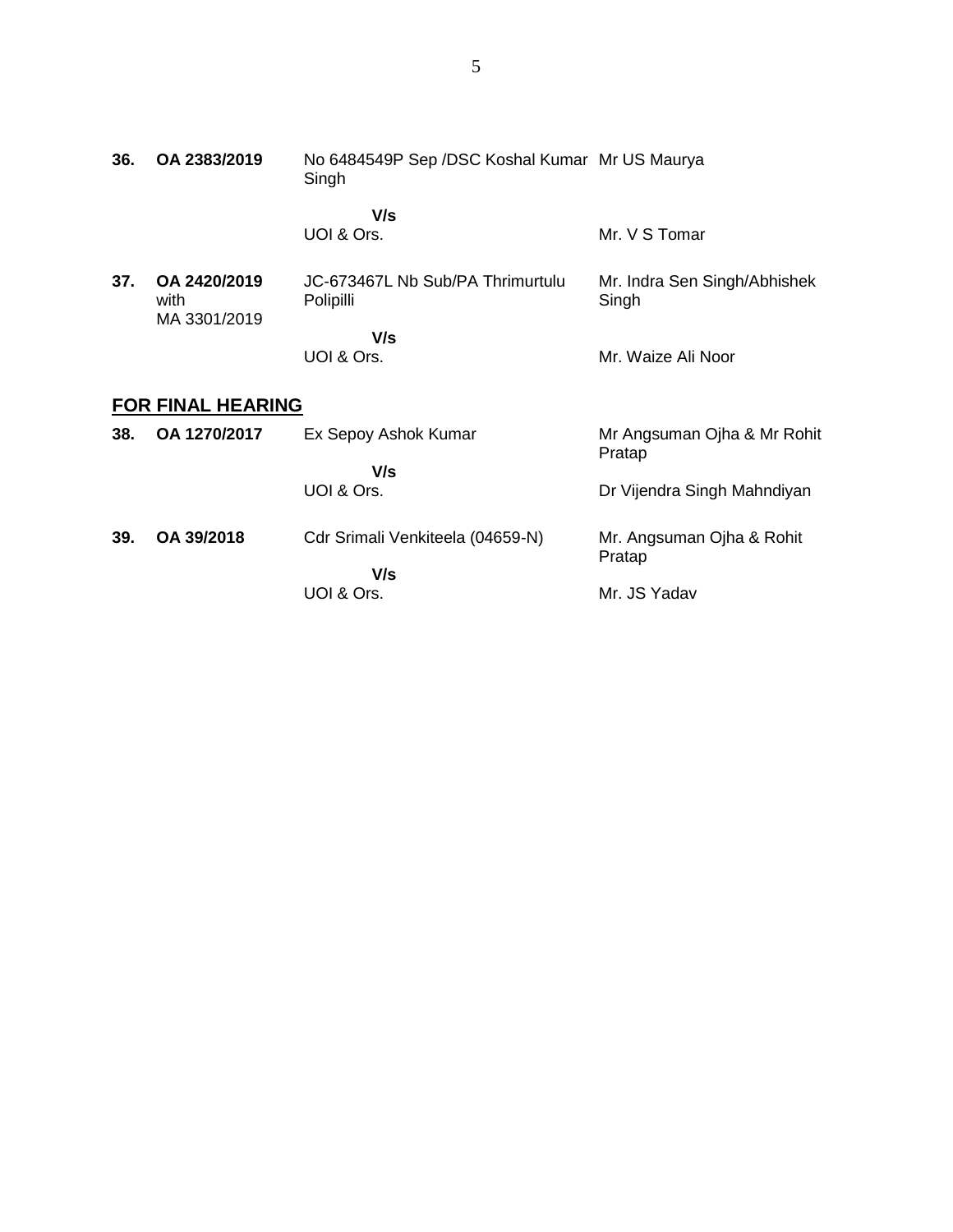**Date: 10-05-2022**

**Timing: 10:30 AM to 01.00 PM & 02.00 PM to 04.30 PM**

### **COURT No. 2 (Ground Floor)**

#### **THIS BENCH WILL ASSEMBLE AT 11.00 AM**

**CORAM:**

#### **HON'BLE MS. JUSTICE SUNITA GUPTA HON'BLE LT. GEN. BOBBY CHERIAN MATHEWS**

#### **THE FOLLOWING CASES SHALL BE TAKEN THROUGH VIRTUAL HEARING**

**Link for Virtual Hearing Court No. 2:**

**[https://teams.microsoft.com/l/meetup](https://teams.microsoft.com/l/meetup-join/19%3ameeting_MzZjNTUwMzEtYTIxZS00N2M4LWFiNzgtMGQyNjRmYmVhMTA2%40thread.v2/0?context=%7b%22Tid%22%3a%22fc4c6c05-6869-467f-a6f3-f24992686fb3%22%2c%22Oid%22%3a%2202997333-9a59-4ac9-b7cf-205d2fa1df55%22%7d)[join/19%3ameeting\\_MzZjNTUwMzEtYTIxZS00N2M4LWFiNzgtMGQyNjRmYmVhMTA](https://teams.microsoft.com/l/meetup-join/19%3ameeting_MzZjNTUwMzEtYTIxZS00N2M4LWFiNzgtMGQyNjRmYmVhMTA2%40thread.v2/0?context=%7b%22Tid%22%3a%22fc4c6c05-6869-467f-a6f3-f24992686fb3%22%2c%22Oid%22%3a%2202997333-9a59-4ac9-b7cf-205d2fa1df55%22%7d) [2%40thread.v2/0?context=%7b%22Tid%22%3a%22fc4c6c05-6869-467f-a6f3](https://teams.microsoft.com/l/meetup-join/19%3ameeting_MzZjNTUwMzEtYTIxZS00N2M4LWFiNzgtMGQyNjRmYmVhMTA2%40thread.v2/0?context=%7b%22Tid%22%3a%22fc4c6c05-6869-467f-a6f3-f24992686fb3%22%2c%22Oid%22%3a%2202997333-9a59-4ac9-b7cf-205d2fa1df55%22%7d) [f24992686fb3%22%2c%22Oid%22%3a%2202997333-9a59-4ac9-b7cf-](https://teams.microsoft.com/l/meetup-join/19%3ameeting_MzZjNTUwMzEtYTIxZS00N2M4LWFiNzgtMGQyNjRmYmVhMTA2%40thread.v2/0?context=%7b%22Tid%22%3a%22fc4c6c05-6869-467f-a6f3-f24992686fb3%22%2c%22Oid%22%3a%2202997333-9a59-4ac9-b7cf-205d2fa1df55%22%7d)[205d2fa1df55%22%7d](https://teams.microsoft.com/l/meetup-join/19%3ameeting_MzZjNTUwMzEtYTIxZS00N2M4LWFiNzgtMGQyNjRmYmVhMTA2%40thread.v2/0?context=%7b%22Tid%22%3a%22fc4c6c05-6869-467f-a6f3-f24992686fb3%22%2c%22Oid%22%3a%2202997333-9a59-4ac9-b7cf-205d2fa1df55%22%7d)**

|    | S. No. Case No.          | <b>Parties Name</b>                                                    | <b>Advocate for Petitioner /</b><br><b>Respondents</b> |
|----|--------------------------|------------------------------------------------------------------------|--------------------------------------------------------|
|    | <b>ADMISSION MATTERS</b> |                                                                        |                                                        |
| 1. | OA 2558/2021             | Smt Kumud Pandeya Wd/o Lt Col AN<br>Pandeya (Retd) (TA 42138 W)<br>V/s | Mr Shakti Chand Jaidwal                                |
|    |                          | UOI & Ors.                                                             | Mr. Neeraj, Sr CGSC                                    |
|    | <b>MA (EXECUTION)</b>    |                                                                        |                                                        |
| 2. | MA 584/2019<br>ın        | Ex Subedar Dhaniram                                                    | Mr Ajit Kakkar                                         |
|    | OA 1559/2017             | V/s                                                                    |                                                        |
|    |                          | UOI & Ors                                                              | Mr. Shyam Narayan                                      |
| 3. | MA 1340/2019<br>in.      | Ex Nk Bharat Singh (No 4075876 Y)                                      | Mr SM Dalal                                            |
|    | OA 712/2015              | V/s<br>UOI & Ors                                                       | Mr. Y P Singh                                          |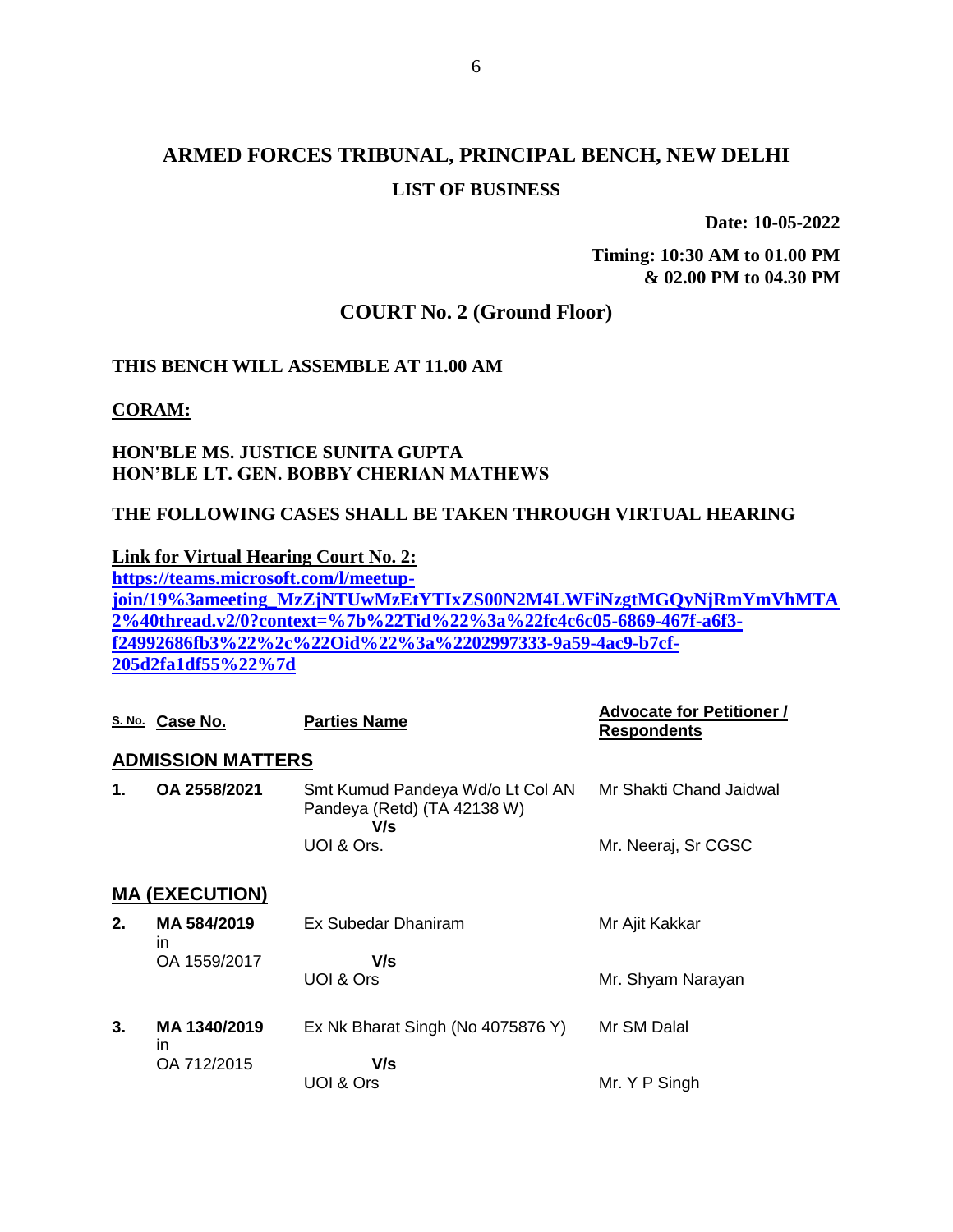| 4.  | MA 1585/2020<br>in                         | JC-377462L Sub Sanjiv Kumar                                        | Mr. S S Pandey & Associates                  |
|-----|--------------------------------------------|--------------------------------------------------------------------|----------------------------------------------|
|     | OA 503/2019                                | V/s<br>UOI & Ors.                                                  | Mr. Rajesh Kumar Das, Sr<br><b>CGSC</b>      |
| 5.  | MA 2197/2020,<br>MA 219/2022 &<br>220/2022 | Ex Hav Chhatar Pal Singh (No.<br>13937165-M)                       | Mr S M Dalal                                 |
|     | in<br>OA 518/2019                          | V/s<br>UOI & Ors                                                   | Mr. Arvind Patel                             |
| 6.  | MA 964/2021<br>in<br>OA 204/2017           | Ex Rect Ram Awdhesh Singh (No<br>1484367 N)<br>V/s                 | Mr Manoj Kr Gupta                            |
|     |                                            | UOI & Ors                                                          | Gp Capt Karan Singh Bhati, Sr<br><b>CGSC</b> |
| 7.  | MA 1659/2021<br>in                         | Nk (DSC) Ram Bhaj (Retd) (1070968-<br>Y)                           | Mr Manoj Kr Gupta                            |
|     | OA 363/2021                                | V/s<br>UOI & Ors                                                   | Mr. K K Tyagi                                |
| 8.  | MA 22/2022<br>in<br>OA 471/2018            | JC-378429A Sub (JE SYS) Periyannan Mr.S S Pandey & Associates<br>M |                                              |
|     |                                            | V/s<br>UOI & Ors                                                   | Mr Arvind Patel                              |
| 9.  | MA 1074/2022<br>in<br>OA 2073/2017         | Lt Col Yogendra Singh Tomar (Retd)<br>(MR-04863Y)                  | Mr Ajit Kakkar                               |
|     |                                            | V/s<br>UOI & Ors                                                   | Mr K K Tyagi                                 |
| 10. | MA 1254/2022<br>ın                         | Rakesh Kumar Ex SWA-3 (No<br>181361K)                              | Mr Ved Prakash                               |
|     | OA 1302/2018                               | V/s<br>UOI & Ors                                                   | None                                         |
| 11. | MA 1256/2022<br>ın                         | Ex Sea 1 Roop Chand (No 55423)                                     | Mr Manoj Kumar Gupta                         |
|     | OA 46/2020                                 | V/s<br>UOI & Ors                                                   | Mr. Satya Ranjan Swain                       |
| 12. | MA 1257/2022<br>in<br>OA 1150/2021         | Ex Sub Sher Bahadur Thapa (JC-<br>841285W)<br>V/s                  | Mr Virender Singh Kadian                     |
|     |                                            | UOI & Ors                                                          | Ms Suman Chauhan                             |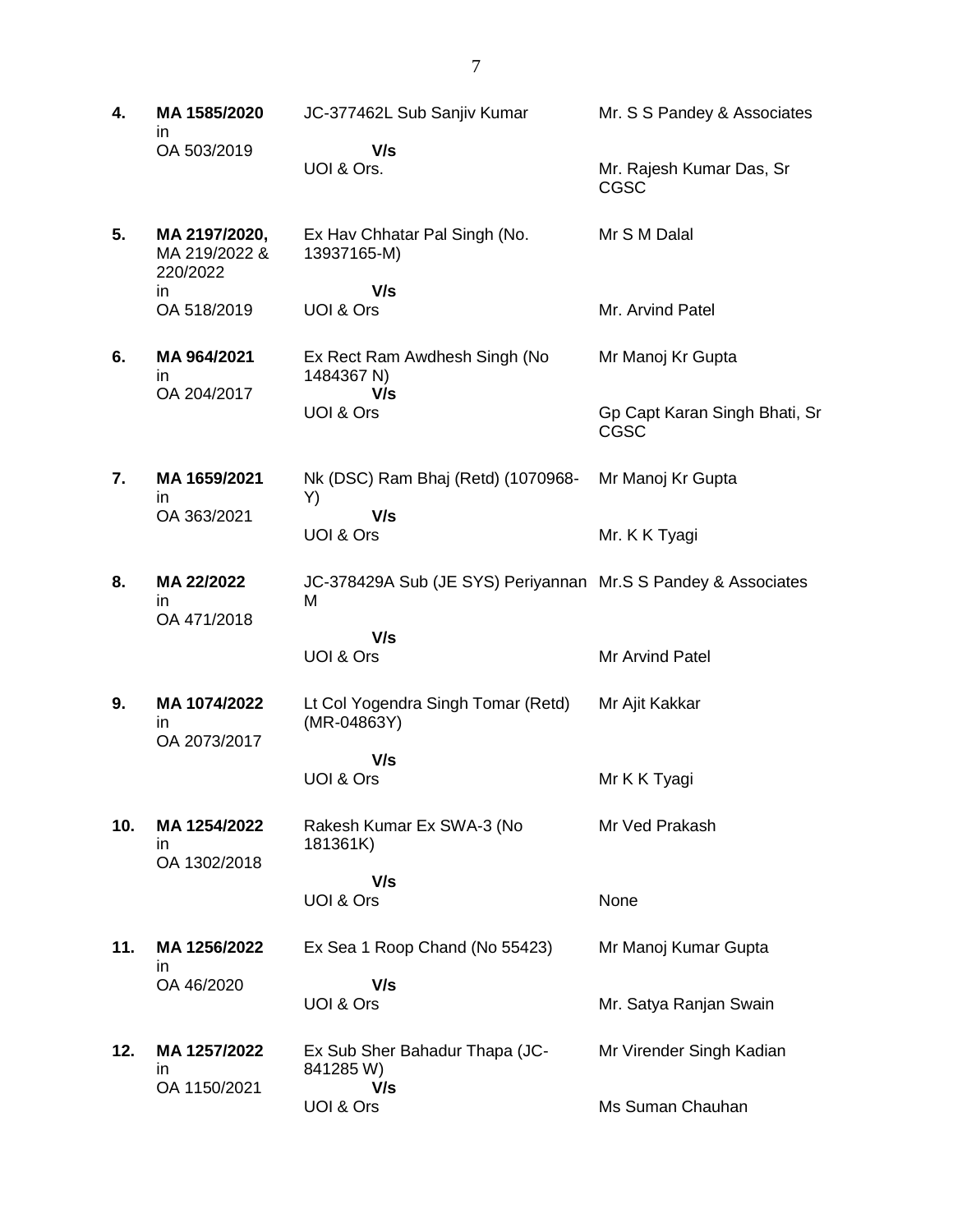### **MA (OTHERS)**

| 13. | MA 1208/2022<br>ın<br>OA 52/2015 | Balwan Singh (Ex CHERA) (No<br>190947 Y) | Applicant in person |
|-----|----------------------------------|------------------------------------------|---------------------|
|     |                                  | V/s<br>UOL                               | <b>None</b>         |

8

### **RAs**

| 14. | <b>RA 19/2022</b>                       | Col Ratan Chakravorty             | Mr Alok Kishore  |
|-----|-----------------------------------------|-----------------------------------|------------------|
|     | ın<br>MA 2655/2019<br>ın<br>TA 604/2010 | V/s<br>UOI & Ors                  | Mr Prabodh Kumar |
| 15. | <b>RA 21/2022</b><br>ın                 | IC-20848N Lt Col P K Kapur (Retd) | Mr SM Dalal      |

| - 11 1       |           |      |
|--------------|-----------|------|
| OA 1035/2019 | V/s       |      |
|              | UOI & Ors | None |

### **PART HEARD**

| 16. | OA (Appeal)<br>1978/2019<br>with                                      | Ex Sep Surendra Singh<br>(No.149367752M) | Mr. Ajit Kakkar                                 |
|-----|-----------------------------------------------------------------------|------------------------------------------|-------------------------------------------------|
|     | MA 2854/2019 &<br>MA 2677/2021<br>(OA (Appeal)<br>1/2019 (RB, Jaipur) | V/s<br>UOI & Ors.                        | Mr. Anil Gautam Sr CGSC and<br>Mr Shyam Narayan |

### **Pleadings Not Complete**

| 17 <sub>1</sub> | OA 1260/2020<br>with                                             | No. 8374850P Ex WO Gori Shankar | Mr. S Krishna Murthy |
|-----------------|------------------------------------------------------------------|---------------------------------|----------------------|
|                 | MA 1495/2020 &<br>1268/2022<br>(OA 2644/2018)<br>(RB Chandigarh) | V/s<br>UOI & Ors.               | Mr V Pattabhi Ram    |

# **Pleadings Complete**

3005/2021 & 199/2022

| 18. | OA 897/2017<br>with  | Cdr Prabir Singha (Retd)                                        | Mr. I S Singh & Shakti Jaidwal |
|-----|----------------------|-----------------------------------------------------------------|--------------------------------|
|     | MA 501/2022          | V/s<br>UOI & Ors.                                               | Mr V Pattabhi Ram              |
| 19. | OA 1021/2021<br>with | Janki Devi W/o Late Shri Mangla Nand Mr P K Sinha & Umesh Chand | Srivastava                     |
|     | MA 987/2021,         | V/s                                                             |                                |

Ms. Jyotsna Kaushik

UOI & Ors.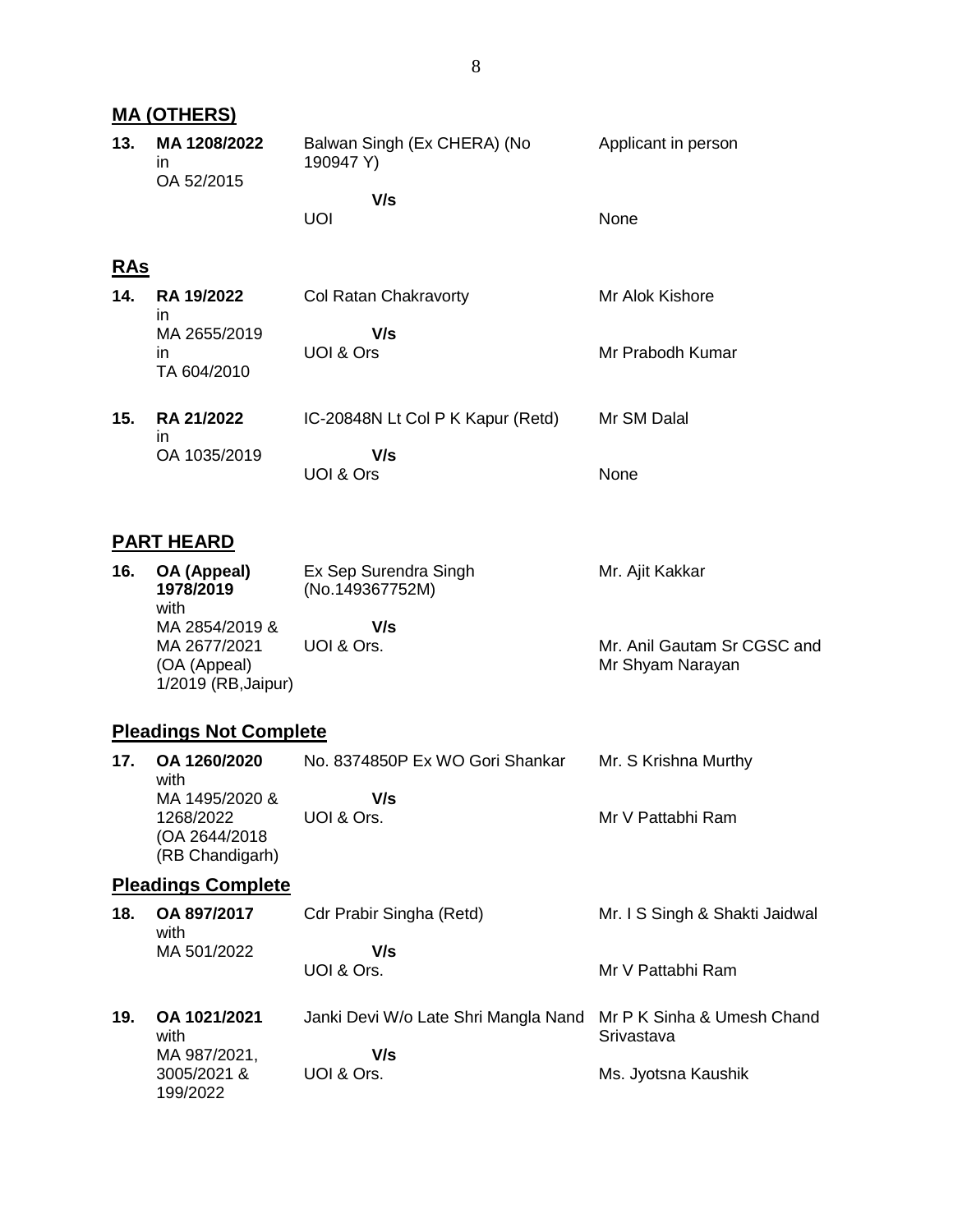# **FOR FINAL HEARING**

| 20. | OA 1479/2018                           | Smt Rekha Kumari wd/o Ex Gnr Sushil Mr. Manoj Kumar Gupta<br>Kumar Sharma (No.15141866-L) |                                          |
|-----|----------------------------------------|-------------------------------------------------------------------------------------------|------------------------------------------|
|     |                                        | V/s<br>UOI & Ors.                                                                         | Mr. S D Windlesh                         |
| 21. | OA 1530/2018                           | Smt. Chandrawati Devi Wd/O Late Ex<br>Sep Babu Ram (No 13800430)                          | Mr. Manoj Kr. Gupta                      |
|     |                                        | V/s<br>UOI & Ors.                                                                         | Mr. Anil Kumar Gautam, Sr<br><b>CGSC</b> |
| 22. | OA 1374/2019<br>with<br>MA 2116/2019 & | Col Mahendra Yeole (Retd) (IC 20363<br>L)                                                 | Mr RK Tripathi                           |
|     | 776/2022                               | V/s<br>UOI & Ors.                                                                         | Mr. Rajeev Kumar                         |
| 23. | OA 2213/2019<br>with                   | Ex Hav V Kuttappan (6881029)                                                              | Ms. Sangeeta Tomar & Mr. G<br>Sanjeev    |
|     | MA 3111/2019                           | V/s<br>UOI & Ors.                                                                         | Ms Jyotsana Kaushik                      |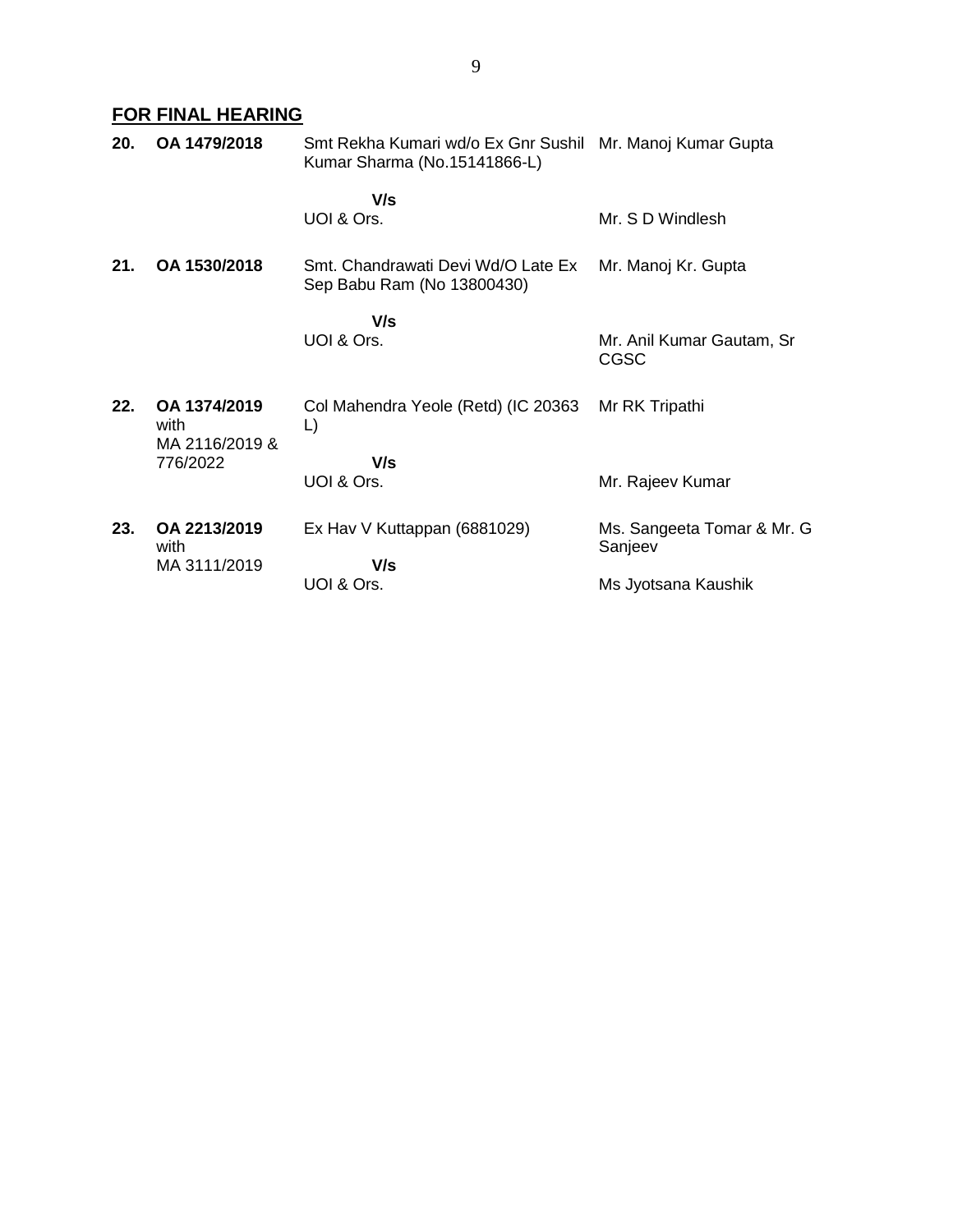**Date: 10-05-2022**

**Timing: 10:30 AM to 01.00 PM & 02.00 PM to 04.30 PM**

## **COURT No. 2 (Ground Floor)**

## **NOTIFICATION**

## **It is hereby notified for information of all concerned that the following matters stand adjourned to 01-08-2022.**

|            | S. No. Case No.                    | <b>Parties Name</b>                                           | <b>Advocate for Petitioner /</b><br><b>Respondents</b> |
|------------|------------------------------------|---------------------------------------------------------------|--------------------------------------------------------|
| <u>RAs</u> |                                    |                                                               |                                                        |
| 1.         | RA 16/2021<br>with                 | UOI & Ors.                                                    | Mr Satya Ranjan Swain                                  |
|            | MA 1841/2021<br>in<br>OA 1702/2020 | V/s<br>Ex CPOR (TEL) Bal Krishna (No<br>085965A)              | Mr Ved Prakash                                         |
|            | <b>Pleadings Not Complete</b>      |                                                               |                                                        |
| 2.         | OA 1729/2018<br>with               | Ex Sgt Ashutosh Bharti (No 785603B)                           | Mr Praveen Kumar                                       |
|            | MA 2320/2020                       | V/s<br>UOI & Ors.                                             | Mr. Prabodh Kumar                                      |
| 3.         | OA 873/2019<br>with                | Ex JWO Vinod Kumar Agnihotri (No<br>695516 R)                 | Mr Praveen Kumar                                       |
|            | MA 1522/2019 &<br>496/2020         | V/s<br>UOI & Ors.                                             | Dr. Vijendra Singh Mahndiyan                           |
| 4.         | OA 1290/2019<br>with               | Brig LI Singh (Retd) (IC 41582 A)                             | Mr SS Pandey & Associates                              |
|            | MA 815/2020                        | V/s<br>UOI & Ors.                                             | Mr. Rajeev Kumar                                       |
| 5.         | OA 1294/2019<br>with               | No. 652021 Ex JWO Rana Ranjit Singh Mr. Virender Singh Kadian |                                                        |
|            | MA 1127/2020 &<br>2035/2019        | V/s<br>UOI & Ors.                                             | Dr. Vijendra Singh Mahndiyan                           |
| 6.         | OA 1738/2019                       | Capt (TS) Ajay Kumar Narang (Retd)                            | Mr Ved Prakash                                         |
|            |                                    | V/s<br>UOI & Ors.                                             | Mr. Harish V Shankar                                   |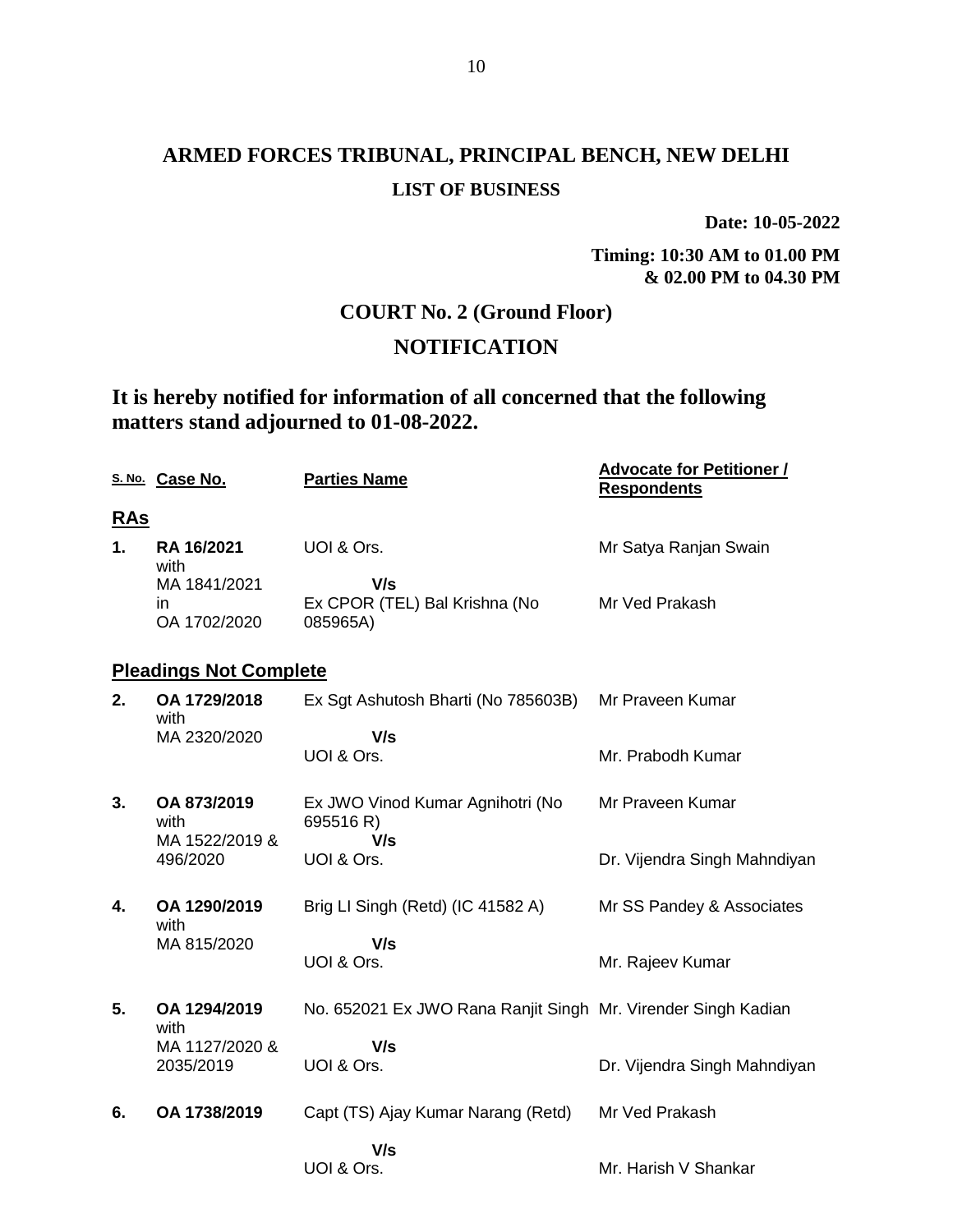| 7.  | OA 1886/2019<br>with<br>MA 323/2020  | Ex POEL (R) Satyanarayana<br>Thatikonda (No 139508R)<br>V/s             | Mr. Ved Prakash                      |
|-----|--------------------------------------|-------------------------------------------------------------------------|--------------------------------------|
|     |                                      | UOI & Ors.                                                              | Mr. Prabodh Kumar                    |
| 8.  | OA 1914/2019                         | Ex AC(U/T) Ashok Kumar Soni<br>$(7002753-K)$<br>V/s                     | Mr. Ajit Kakkar                      |
|     |                                      | UOI & Ors.                                                              | Mr. Harish V Shankar                 |
| 9.  | OA 1918/2019<br>with<br>MA 2802/2019 | JC-211414W Ex Sub Narendra<br><b>Bahadur Chhetri</b>                    | Mr VS Kadian                         |
|     |                                      | V/s<br>UOI & Ors.                                                       |                                      |
|     |                                      |                                                                         | Mr Satya Ranjan Swain                |
| 10. | OA 1954/2019<br>with                 | Ex HFO Ambika Prasad (No 647742 R) Mr Ved Prakash                       |                                      |
|     | MA 1967/2020 &<br>2824/2019          | V/s<br>UOI & Ors.                                                       | Mr. Prabodh Kumar                    |
| 11. | OA 2189/2019<br>with                 | Ex Hav Ashok Kumar (No 2791393 L)                                       | Mr Virender Singh Kadian             |
|     | MA 1533/2020                         | V/s<br>UOI & Ors.                                                       | Dr. Vijendra Singh Mahndiyan         |
| 12. | OA 2349/2019                         | Lt Cdr Sunil Chaturvedi (Retd) (No<br>06194A)<br>V/s                    | Mr. Ankur Chhibber & Mr VS<br>Kadian |
|     |                                      | UOI & Ors.                                                              | Mr Satya Ranjan Swain                |
| 13. | OA 2435/2019<br>with<br>MA 631/2022  | Ex Nk Kailash Singh Verma (15105704 Mr. Rohit Pratap & Associates<br>P) |                                      |
|     |                                      | V/s<br>UOI & Ors.                                                       | Mr. V Pattabhi Ram                   |
| 14. | OA 707/2020<br>with<br>MA 3107/2021  | 14270310H Ex Hony Nb Sub Ram<br><b>Bihari Thakur</b><br>V/s             | Mr Virender Singh Kadian             |
|     |                                      | UOI & Ors.                                                              | Dr. Vijendra Singh Mahndiyan         |
| 15. | OA 708/2020                          | 16014914X Ex Rfn Sudhanshu                                              | Mr. Virender Singh Kadian            |
|     |                                      | V/s                                                                     |                                      |
|     |                                      | UOI & Ors.                                                              | Mr. Satya Ranjan Swain               |
| 16. | OA 709/2020<br>with                  | No. 13802584 Ex Sep Jagdish<br>Prashad (Retd).<br>V/s                   | Mr. SS Pandey & Associates           |
|     | MA 844/2020                          | UOI & Ors.                                                              | Mr V Pattabhi Ram                    |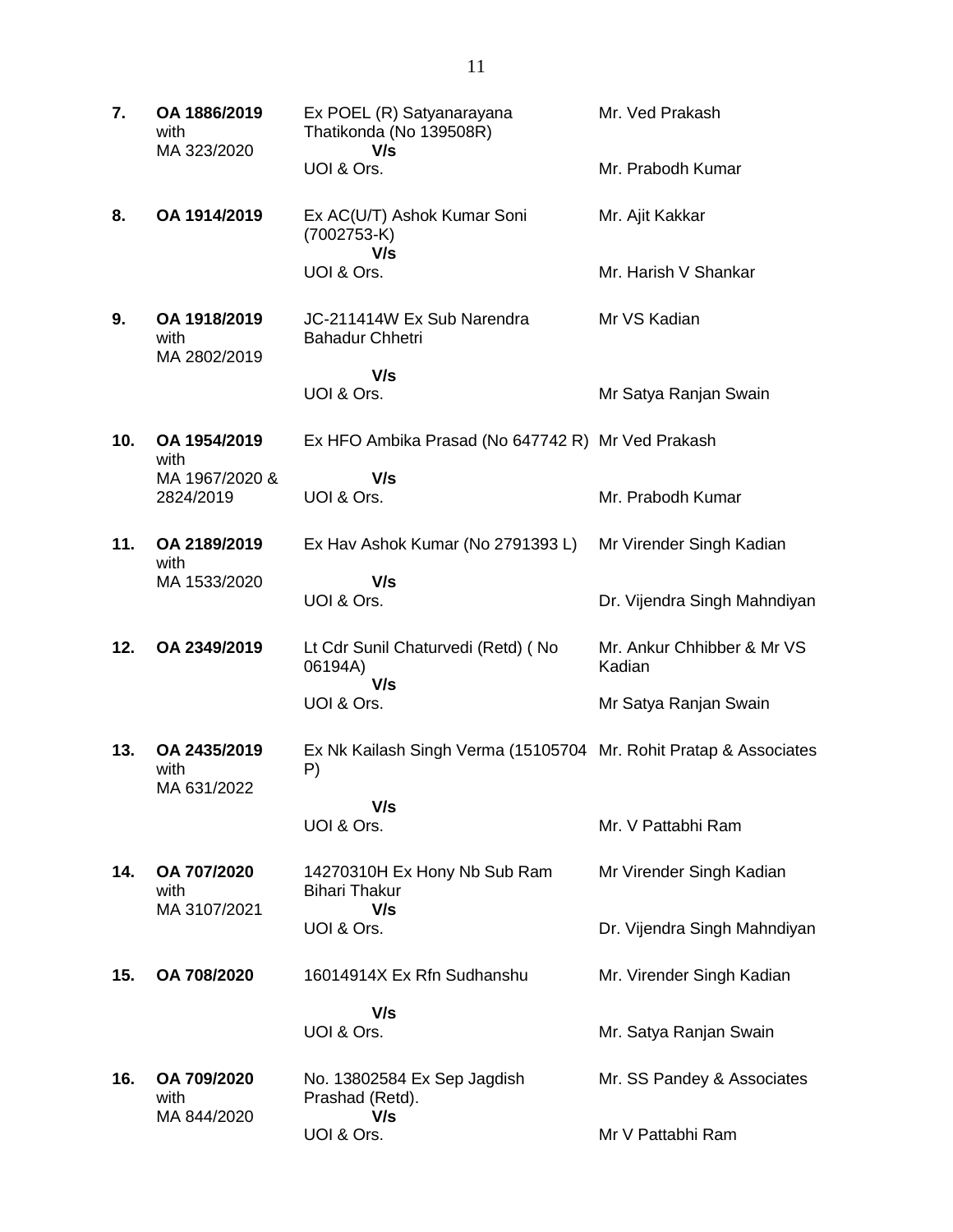| 17. | OA 1107/2020<br>with<br>MA 1261/2020 &<br>2525/2021 | Gulab Chand Ram (Ex. HFO Sr. No.<br>633256-T)      | Mr. Bharat Singh             |
|-----|-----------------------------------------------------|----------------------------------------------------|------------------------------|
|     |                                                     | V/s<br>UOI & Ors.                                  | Mr. S D Windlesh             |
| 18. | OA 1108/2020<br>with<br>MA 1262/2020 &              | Ex ERA-3 Ravella Hemchand (No<br>180499-A)         | Mr Ved Prakash               |
|     | 504/2022                                            | V/s<br>UOI & Ors.                                  | Mr. Rajeev Kumar             |
| 19. | OA 1109/2020<br>with                                | JWO Param Nanda Behra (Retd) (No<br>690021)        | Mr Manoj Kumar Gupta         |
|     | MA 1263/2020                                        | V/s<br>UOI & Ors.                                  | Mr. Avdhesh Kumar Singh      |
| 20. | OA 1110/2020                                        | Ex L LOG (STD) Hukam Singh (No<br>156848-Z)<br>V/s | Mr Ved Prakash               |
|     |                                                     | UOI & Ors.                                         | Ms Suman Chauhan             |
| 21. | OA 1163/2020<br>with<br>MA 1338/2020 &              | Sgt Abhishek Kumar (Retd) (No<br>712154)           | Mr Manoj Kumar Gupta         |
|     | 387/2022                                            | V/s<br>UOI & Ors.                                  | Mr. Rajesh Kumar Dass        |
| 22. | OA 1427/2020<br>with                                | Ex HAV Ramesh Kumar Maurya<br>(14581689W)          | Mr US Maurya                 |
|     | MA 1806/2021                                        | V/s<br>UOI & Ors.                                  | Mr Arvind Patel              |
| 23. | OA 1602/2020<br>with                                | Ex Sub Surendra Kumar Pandey (JC-<br>258759-H)     | Mr. Ajit Kakkar & Associates |
|     | MA 1842/2020 &<br>2199/2021                         | V/s<br>UOI & Ors.                                  | Mr J S Rawat                 |
| 24. | OA 1816/2020<br>with                                | Ex RPO Kapil Kumar (156611-K)                      | Mr Ved Prakash               |
|     | MA 2099/2020                                        | V/s<br>UOI & Ors.                                  | Ms Suman Chauhan             |
| 25. | OA 1822/2020<br>with                                | Ex CH EL (R) Dev Raj Singh (176932-<br>W)          | Mr. Ved Prakash              |
|     | MA 827/2022                                         | V/s<br>UOI & Ors.                                  | Mr Rajeev Kumar              |
| 26. | OA 1842/2020                                        | Ex LME Chandan Kumar Rai (211862)<br>F)            | Mr Ved Prakash               |
|     |                                                     | V/s<br>UOI & Ors.                                  | Ms Suman Chauhan             |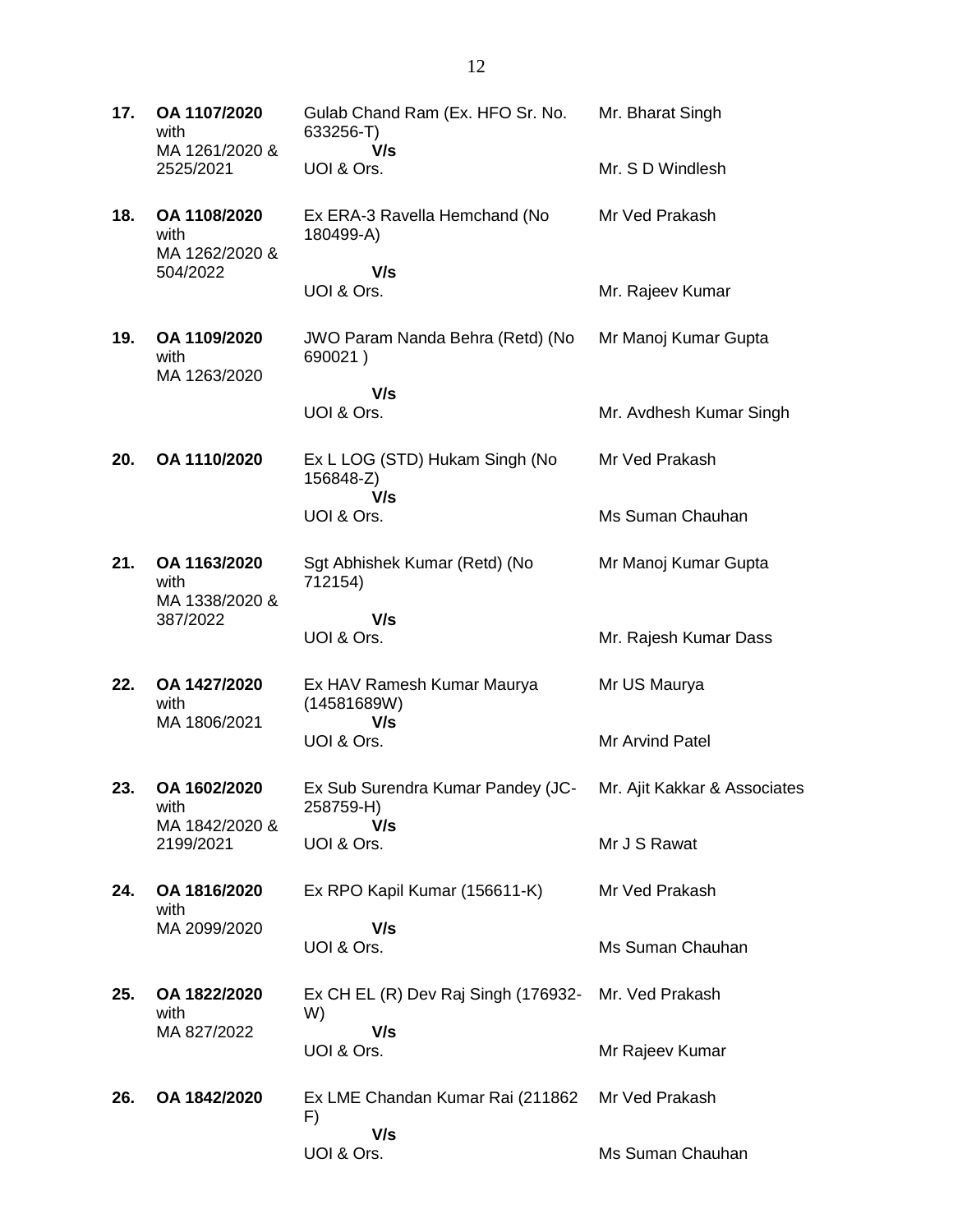| 27. | OA 288/2021                             | Ex Nk (TS) Sanjay (16017739-Y)                           | Mr A K Trivedi & Associates |
|-----|-----------------------------------------|----------------------------------------------------------|-----------------------------|
|     |                                         | V/s<br>UOI & Ors.                                        | Mr. Shyam Narayan           |
| 28. | OA 352/2021<br>with                     | (622455H) Ex MWO Bishnu DEO<br>Shukla                    | Mr V S Kadian               |
|     | MA 388/2022 &<br>436/2021               | V/s<br>UOI & Ors.                                        | Mr Rajesh Kumar Das         |
| 29. | OA 353/2021<br>with                     | Ex -ME-1 Samarjit Sinha (213771W)                        | Mr Ajit Kakkar & Associates |
|     | MA 437/2021,<br>1987/2021 &<br>502/2022 | V/s<br>UOI & Ors.                                        | Dr Vijendra Singh Mahndiyan |
| 30. | OA 356/2021<br>with<br>MA 438/2021      | Col Divya Raj Singh Shaktawat<br>(Retd)(IC 45826)<br>V/s | Mr Manoj Kr Gupta           |
|     |                                         | UOI & Ors.                                               | Mr Neeraj, Sr CGSC          |
| 31. | OA 468/2021<br>with                     | MWO (HFO) Vijay Pal (Retd) (No<br>691062 R)              | Mr Manoj Kr Gupta           |
|     | MA 542/2021                             | V/s<br>UOI & Ors.                                        | Mr. Satya Ranjan Swain      |
| 32. | OA 469/2021                             | WO Rajaya Pal (Retd) (No 683445)                         | Mr Manoj Kr Gupta           |
|     |                                         | V/s<br>UOI & Ors.                                        | Mr. Rajeev Kumar            |
| 33. | OA 480/2021<br>with                     | Ex Sgt Rudra Pratap Singh (No<br>760159 S)               | Mr Virender Singh Kadian    |
|     | MA 554/2021                             | V/s<br>UOI & Ors.                                        | Mr D K Sabat                |
| 34. | OA 481/2021                             | Sgt Satyendra Kumar Singh (Retd)<br>$(698448-T)$         | Mr A K Chaudhary            |
|     |                                         | V/s<br>UOI & Ors.                                        | Mr Y P Singh                |
| 35. | OA 492/2021                             | <b>JWO Udai Shankar Rdo/Fit (Retd)</b><br>(673852)       | Mr Vikash Kochar            |
|     |                                         | V/s<br>UOI & Ors.                                        | Mr Satya Ranjan Swain       |
| 36. | OA 496/2021                             | Captain (IN) Chandra Sekhar Panda                        | Mr K R Verma                |
|     |                                         | (Retd) (P No 70275R)<br>V/s<br>UOI & Ors.                | Mr Niranjana Das            |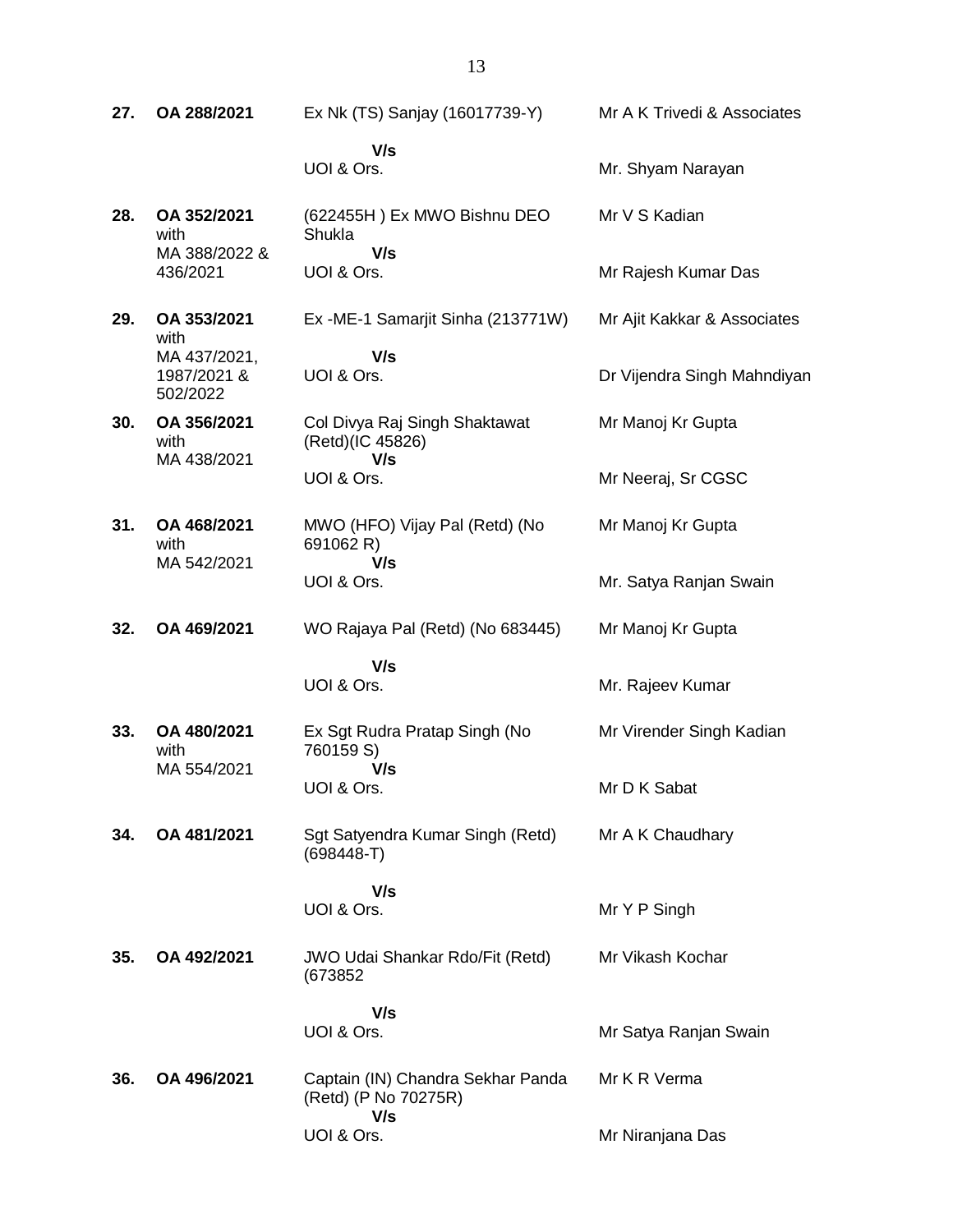**37. OA 710/2021** Ex MWO Ashutosh Sarkar (No 681681 R)  **V/s** UOI & Ors. Omprakash Kr Srivastav & Rajesh Kumar Mr Avdhesh Kumar Singh **38. OA 745/2021** with MA 1733/2021 & 787/2021 MWO (HFO) Bibeka Nand Rath (Retd) (No 622167)  **V/s** UOI & Ors. Mr Manoj Kr Gupta Mr K K Tyagi **39. OA 815/2021** with MA 1965/2021 & 866/2021 Ex PO CK (S) Ramesh Chand (145518 Mr Ved Prakash & Mr Devendra Z)  **V/s** UOI & Ors. Kumar Dr. Vijendra Singh Mahndiyan **40. OA 816/2021** with MA 1833/2021 & 867/2021 Ex Hav Dharmender Singh ( 14920310Y)  **V/s** UOI & Ors. Mr Virender Singh Kadian Gp Capt Karan Singh Bhati, Sr CGSC **41. OA 1627/2021** Ex NK Harinder singh (2879102H)  **V/s** UOI & Ors. Mr. JP Sharma, & Associates Mr. Rajeev Kumar for R 1-3 & Mr. Pushpendra Kumar Dhaka for R 4-5 **42. OA 1628/2021** Lt Col Iyyappan T (Retd) (SL 04847 F) Mr JP Sharma & Associates  **V/s** UOI & Ors. Mr. Neeraj, Sr CGSC **43. OA 1629/2021** with MA 1570/2021 HFO Kuldeep Singh Nanda (Retd) (No Mr Manoj Kr Gupta 635298)  **V/s** UOI & Ors. Ms. Suman Chauhan **44. OA 1630/2021** Ex Hav (Clk/S/D) ASA Ram Meena (2610966X)  **V/s** UOI & Ors. Mr S S Pandey & Assocaites Mr. K K Tyagi **45. OA 1632/2021** (IC-51344 F) Lt Col Rajasegharan MC (Retd)  **V/s** UOI & Ors. Mr U S Maurya Mr. Y P Singh **46. OA 1633/2021** Ex MWO (HFO) Azad Singh (No 669407 A)  **V/s** Mr Bijendra Kumar Pathak

Mr. Y P Singh

UOI & Ors.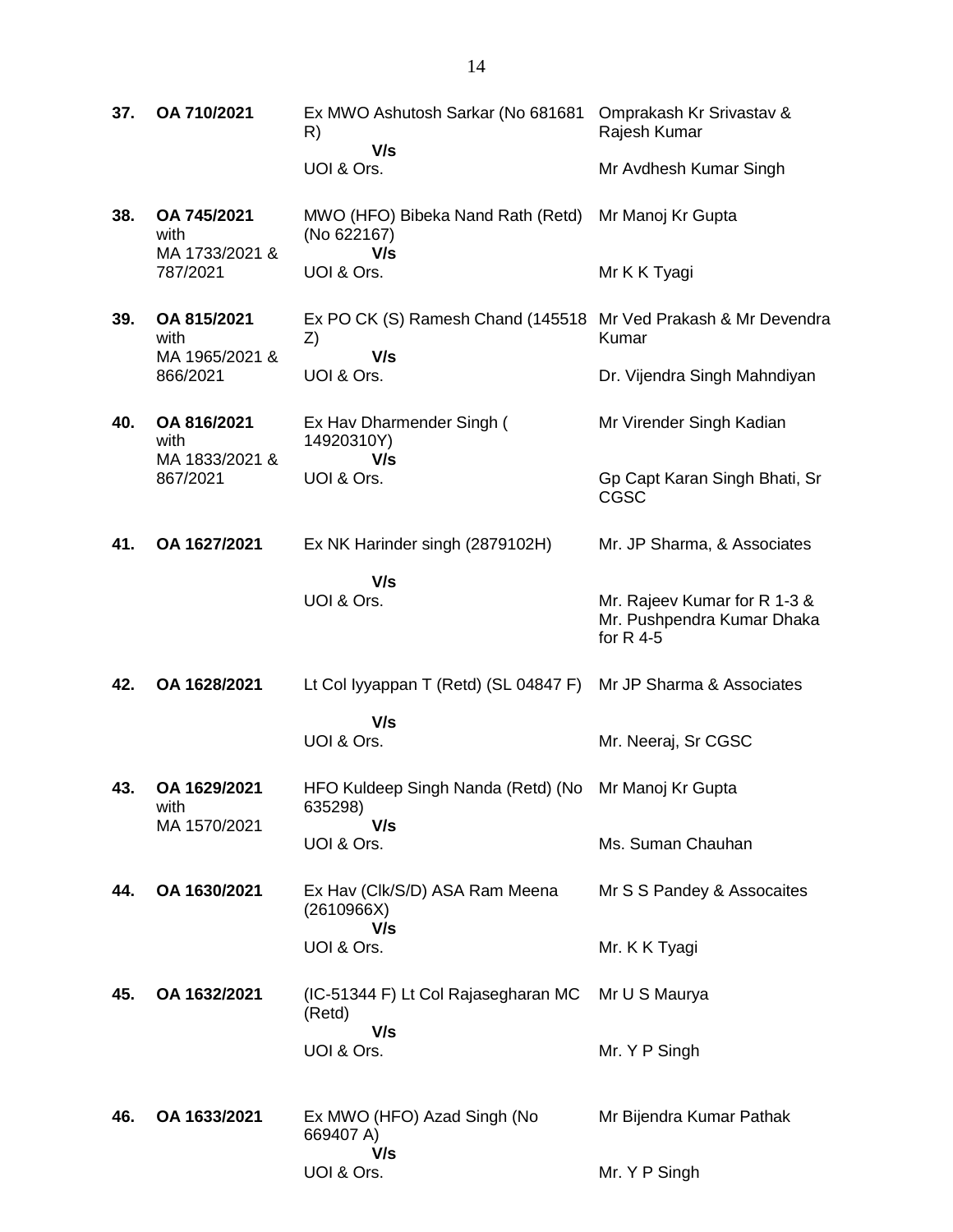| 47. | OA 1634/2021                         | Sqn Ldr Divya Deep Kaura (Retd)<br>Service No. 29547)                     | Mr Baljeet Singh & Deepika<br>Sheoran |
|-----|--------------------------------------|---------------------------------------------------------------------------|---------------------------------------|
|     |                                      | V/s<br>UOI & Ors.                                                         | Dr. Vijendra Singh Mahndiyan          |
| 48. | OA 2306/2021<br>with                 | Ex Cpl Rohin Rana (912763-A)                                              | Mr Ajit Kakkar & Associates           |
|     | MA 2419/2021                         | V/s<br>UOI & Ors.                                                         | Mr Prabodh Kumar                      |
| 49. | OA 2307/2021                         | Sgt Ramnit Kumar Jha (Retd) (797012- Mr Rakesh Kumar Singh &<br>R)<br>V/s | Associates                            |
|     |                                      | UOI & Ors.                                                                | Mr Prabodh Kumar                      |
| 50. | OA 2314/2021<br>with<br>MA 2420/2021 | WO Shatrunjai Kumar Tiwari (Retd)<br>(No 673434 T)<br>V/s                 | Mr Ramniwas Bansal                    |
|     |                                      | UOI & Ors.                                                                | Dr Vijendra Singh Mahndiyan           |
| 51. | OA 2316/2021<br>with                 | (795281 F) Sgt Rajendra Singh (Retd)                                      | Mr Manoj Kr Gupta                     |
|     | MA 2422/2021                         | V/s<br>UOI & Ors.                                                         | Mr Rajeev Kumar                       |
| 52. | OA 2319/2021<br>with                 | Ex Swr Mallikarjuna SM (15476467-Y)                                       | Mr Ajit Kakkar & Associates           |
|     | MA 2426/2021                         | V/s<br>UOI & Ors.                                                         | Mr Neeraj, Sr CGSC                    |
| 53. | OA 2378/2021                         | Ex EM (P) I Nirupam Paul (No.<br>213760-W)                                | Mr Ved Prakash & Devendra<br>Kumar    |
|     |                                      | V/s<br>UOI & Ors.                                                         | Mr. Ashok Chaitanya                   |
| 54. | OA 2379/2021                         | (05652 W) Lt CDR Ansaree Begum<br>(Retd)                                  | Mr Ved Prakash & Mr Devendra<br>Kumar |
|     |                                      | V/s<br>UOI & Ors.                                                         | Ms Suman Chauhan                      |
| 55. | OA 2733/2021<br>with                 | (1247137) Hav Brahm Dutt (Retd)                                           | Mr Manoj Kumar Gupta                  |
|     | MA 2914/2021                         | V/s<br>UOI & Ors.                                                         | Mr J S Rawat                          |
|     | <b>Pleadings Complete</b>            |                                                                           |                                       |
|     | TA 150/2010                          | Commander Chandrachekhar Singh Mr D I Singh                               |                                       |

| 56. | TA 158/2010<br>Writ Petition (Civil) | Commander Chandrashekhar Singh | Mr DJ Singh    |
|-----|--------------------------------------|--------------------------------|----------------|
|     | No. 995/2005                         | V/s                            | Mr Anil Gautam |
|     |                                      | UOI & Ors.                     |                |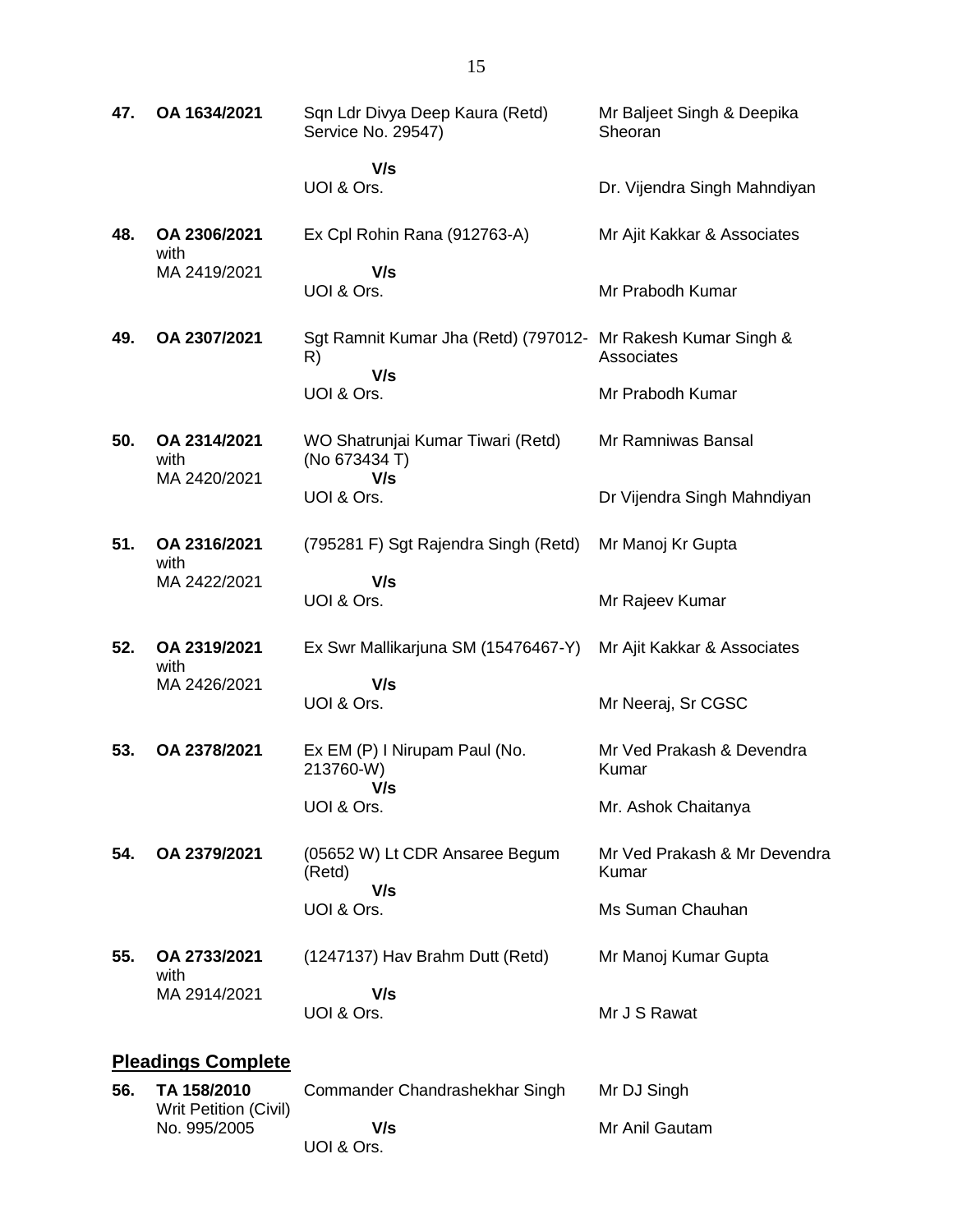| 57. | TA 356/2010<br>WP(C) 6926/2004 | Ex LAC Rajesh Kumar Sharma      | Mr Balbir Singh Saini & SK Tyagi                                                                              |
|-----|--------------------------------|---------------------------------|---------------------------------------------------------------------------------------------------------------|
|     |                                | V/s                             |                                                                                                               |
|     |                                | UOI & Ors.                      | Mr VS Tomar                                                                                                   |
| 58. | TA 583/2010<br>WP(C) 4518/1998 | Ex. Sepoy Rajender Kumar        | Mr SS Pandey                                                                                                  |
|     |                                | V/s                             |                                                                                                               |
|     |                                | UOI & Ors.                      | Mr Avdhesh Kumar Singh                                                                                        |
| 59. | OA 92/2012                     | Niranjan Singh                  | Mr. Anil Srivastava                                                                                           |
|     |                                | V/s                             |                                                                                                               |
|     |                                | UOI & Ors.                      | Ms Barkha Babbar for R 1-5<br>None for R 7-9                                                                  |
| 60. | OA 589/2015                    | Ex JWO Gian Chand Drolia<br>V/s | Mr. J R Rana                                                                                                  |
|     |                                | UOI & Ors.                      | Mr Prabodh Kumar for R 1-4, Mr<br>SK Bharti & Kumkum Bhatt for<br>R-5 and Mr. Santosh Kumar Rout<br>for $R-6$ |
| 61. | OA 1009/2015<br>with           | Maj Indra Chand (Retd)          | Mr. V S Kadian                                                                                                |
|     | MA 969/2015                    | V/s                             |                                                                                                               |
|     |                                | UOI & Ors.                      | Ms Barkha Babbar                                                                                              |
| 62. | OA 1098/2015                   | Ex Nk Karam Singh               | Mr Naresh Ghai & Mr VS Kadian                                                                                 |
|     |                                | V/s<br>UOI & Ors.               | Mr Avdhesh Kumar                                                                                              |
| 63. | OA 623/2016                    | Col Harsh Vardhan Sharma (Retd) | Mr.I S Singh & Abhishek Singh                                                                                 |
|     |                                | V/s<br>UOI & Ors.               | Mr. Arvind Patel                                                                                              |
| 64. | OA 1127/2016<br>with           | Ex Rect Gautam Kumar Yadav      | Ms. Archana Ramesh                                                                                            |
|     | MA 860/2016                    | V/s                             |                                                                                                               |
|     |                                | UOI & Ors.                      | Dr Vijendra Singh Mahndiyan                                                                                   |
| 65. | OA 141/2017<br>with            | Ex Hav Subhash Babu             | Mr. V S Kadian                                                                                                |
|     | MA 131/2017                    | V/s                             |                                                                                                               |
|     |                                | UOI & Ors.                      | Ms Barkha Babbar                                                                                              |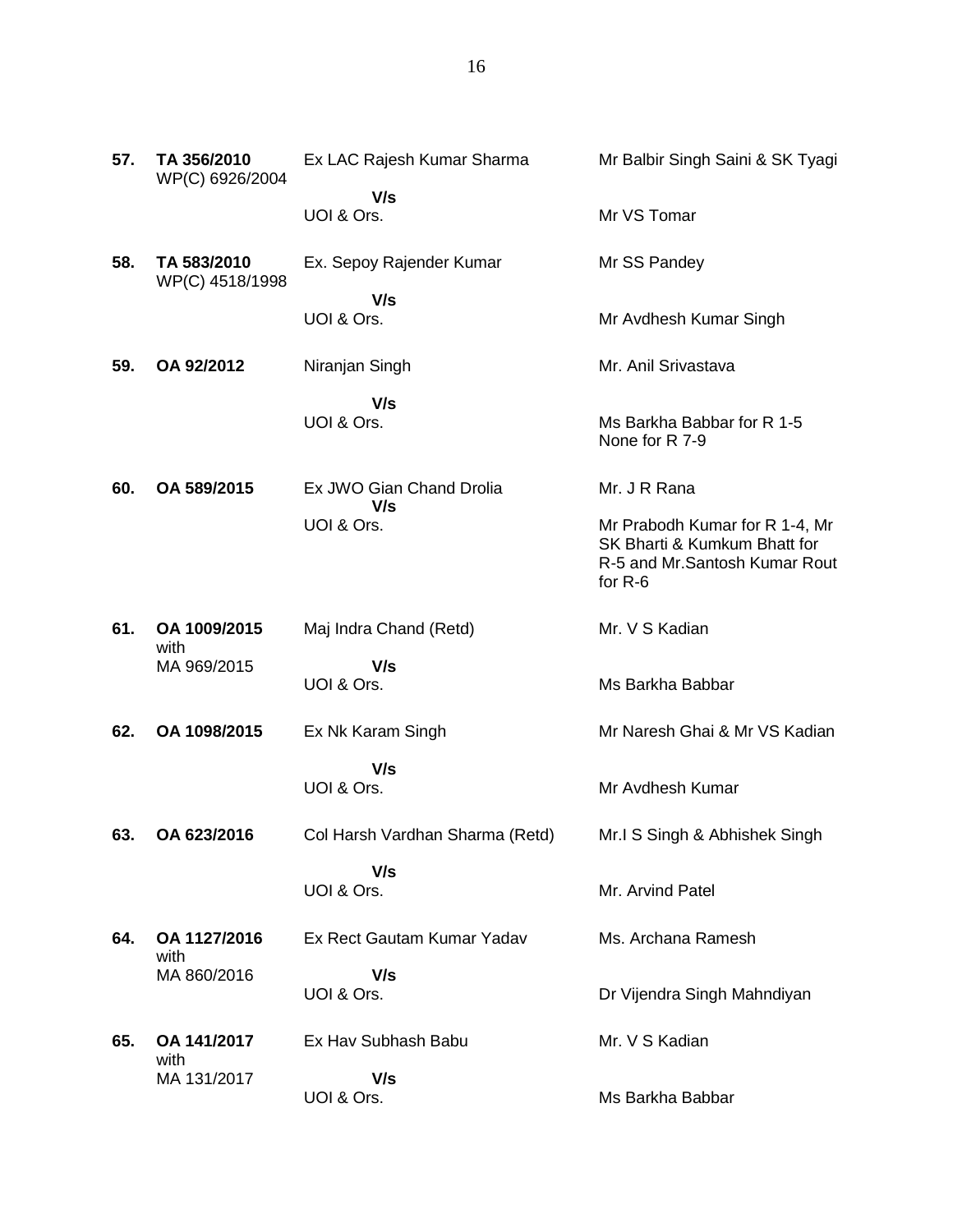| 66. | OA 897/2017<br>with  | Cdr Prabir Singha (Retd)                                                                | Mr. I S Singh & Shakti Jaidwal |
|-----|----------------------|-----------------------------------------------------------------------------------------|--------------------------------|
|     | MA 501/2022          | V/s<br>UOI & Ors.                                                                       | Mr V Pattabhi Ram              |
| 67. | OA 1128/2017         | Ex Hav Raj Kumar Bugalia                                                                | Mr. J P Sharma                 |
|     |                      | V/s<br>UOI & Ors.                                                                       | Mr Arvind Patel                |
| 68. | OA 1195/2017         | Cdr Sukhbir Singh Yadav (Retd)                                                          | Mr Ajit Kakkar                 |
|     |                      | V/s<br>UOI & Ors.                                                                       | Mr Harish V Shankar            |
| 69. | OA 1262/2017         | Ex POME Sanjeet Singh                                                                   | Mr. V S Kadian                 |
|     |                      | V/s<br>UOI & Ors.                                                                       | Mr YP Singh                    |
| 70. | OA 1291/2017<br>with | Ex Sgt (Dr.) Omkar Nath Katiyar                                                         | Mr. S S Pandey & Associates    |
|     | MA 1143/2017         | V/s<br>UOI & Ors.                                                                       | None                           |
| 71. | OA 1485/2017<br>with | Sqn Ldr Shekhar Singh Rawat<br>(Retd.)15347LGS                                          | Mr. R K Tripathi               |
|     | MA 1109/2017         | V/s<br>UOI & Ors.                                                                       | Mr. KK Tyagi                   |
| 72. | OA 1595/2017         | No. 773114-T Ex Sgt Praveen Senwal                                                      | Mr. Praveen Kumar              |
|     |                      | V/s<br>UOI & Ors.                                                                       | Mr. Ashok Chaitanya            |
| 73. | OA 1921/2017         | Lt Col Jeevan Singh Basera (Retd) (SL Mr. Ajit Kakkar<br>4012M) through LR Kirti Basera |                                |
|     |                      | V/s<br>UOI & Ors.                                                                       | Mr. J S Yadav                  |
| 74. | OA 1948/2017         | IC-36128W Lt Col V Krishnamurthy<br>(Retd.)                                             | Mr. Rajesh Nandal              |
|     |                      | V/s<br>UOI & Ors.                                                                       | Mr. Avdhesh Kumar Singh        |
| 75. | OA 690/2018          | 15131754X Ex Hav Rajesh Kumar                                                           | Mr. V S Kadian                 |
|     |                      | V/s<br>UOI & Ors.                                                                       | Mr Avdhesh Kumar Singh         |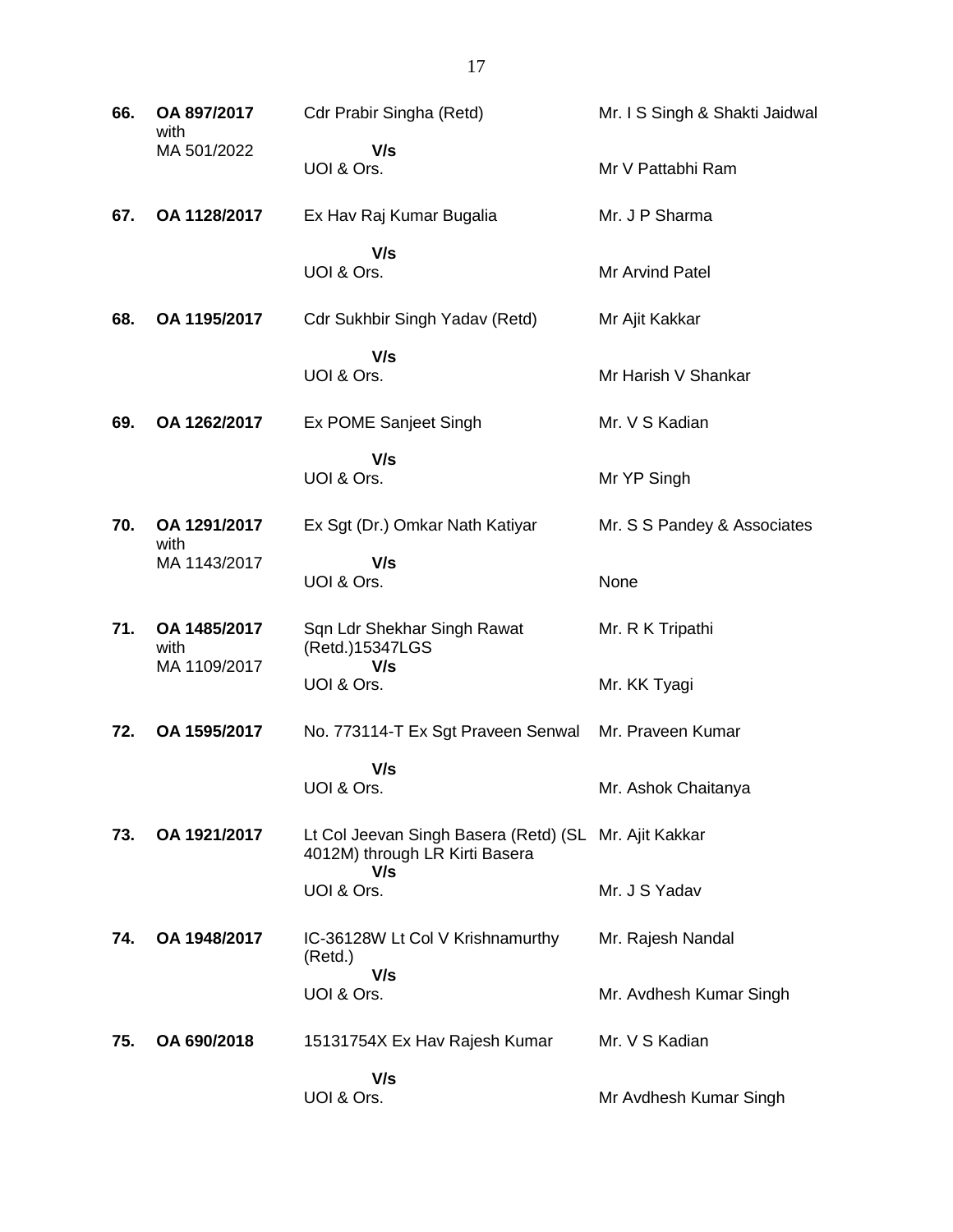| 76. | OA 1369/2018<br>with | No. 763052-B Ex Sgt Aabid Jamal<br>Anwar                   | Mr. Ajai Kumar            |
|-----|----------------------|------------------------------------------------------------|---------------------------|
|     | MA 1356/2018         | V/s<br>UOI & Ors.                                          | Mr. Prabodh Kumar         |
| 77. | OA 1393/2018<br>with | IC-30197W Maj Virender Singh (Retd.)                       | Ms. Archana Ramesh        |
|     | MA 1402/2018         | V/s<br>UOI & Ors.                                          | Mr. A K Gautam            |
| 78. | OA 1861/2018         | No 10437045H Ex Nk Janardan Singh                          | Mr. VS Kadian             |
|     |                      | V/s<br>UOI & Ors.                                          | Mr. K K Tyagi             |
| 79. | OA 458/2019          | Ex PO GW-I Bipin Kumar Upadhyay<br>$(135893-Z)$            | Mr. Ved Prakash           |
|     |                      | V/s<br>UOI & Ors.                                          | Mr. Arvind Patel          |
| 80. | OA 459/2019          | No. 6610024-A Ex Hav (Hony Nb Sub)<br>Mahabir Singh & Ors. | Mr. Virender Singh Kadian |
|     |                      | V/s<br>UOI & Ors.                                          | Mr. Neeraj, Sr. CGSC      |
| 81. | OA 567/2019<br>with  | No. 14493087-A Ex Hav Rakesh<br>Sharma                     | Mr. Ved Prakash           |
|     | MA 1140/2019         | V/s<br>UOI & Ors.                                          | Mr Waize Ali Noor         |
| 82. | OA 654/2019          | Ex Gnr Sunil Kumar (14393080-F)                            | Mr. Prashant Vaxish       |
|     |                      | V/s<br>UOI & Ors.                                          | Mr. K K Tyagi             |
| 83. | OA 763/2019          | IC-42073N Col (TS) Bhupendra Singh<br>(Retd.)              | Mr. Shakti Chand Jaidwal  |
|     |                      | V/s<br>UOI & Ors.                                          | Mr Niranjan Das           |
| 84. | OA 796/2019<br>with  | No. 01867-T Cmde P Jaypal (Retd.)                          | Mr. Anil Kumar Srivastava |
|     | MA 1418/2019         | V/s<br>UOI & Ors.                                          | Mr KK Tyagi               |
| 85. | OA 1153/2019         | No 137974B LS (GW) Bijay Kumar<br>Swain (Retd)             | Mr. Manoj Kumar Gupta     |
|     |                      | V/s<br>UOI & Ors.                                          | Ms Barkha Babbar          |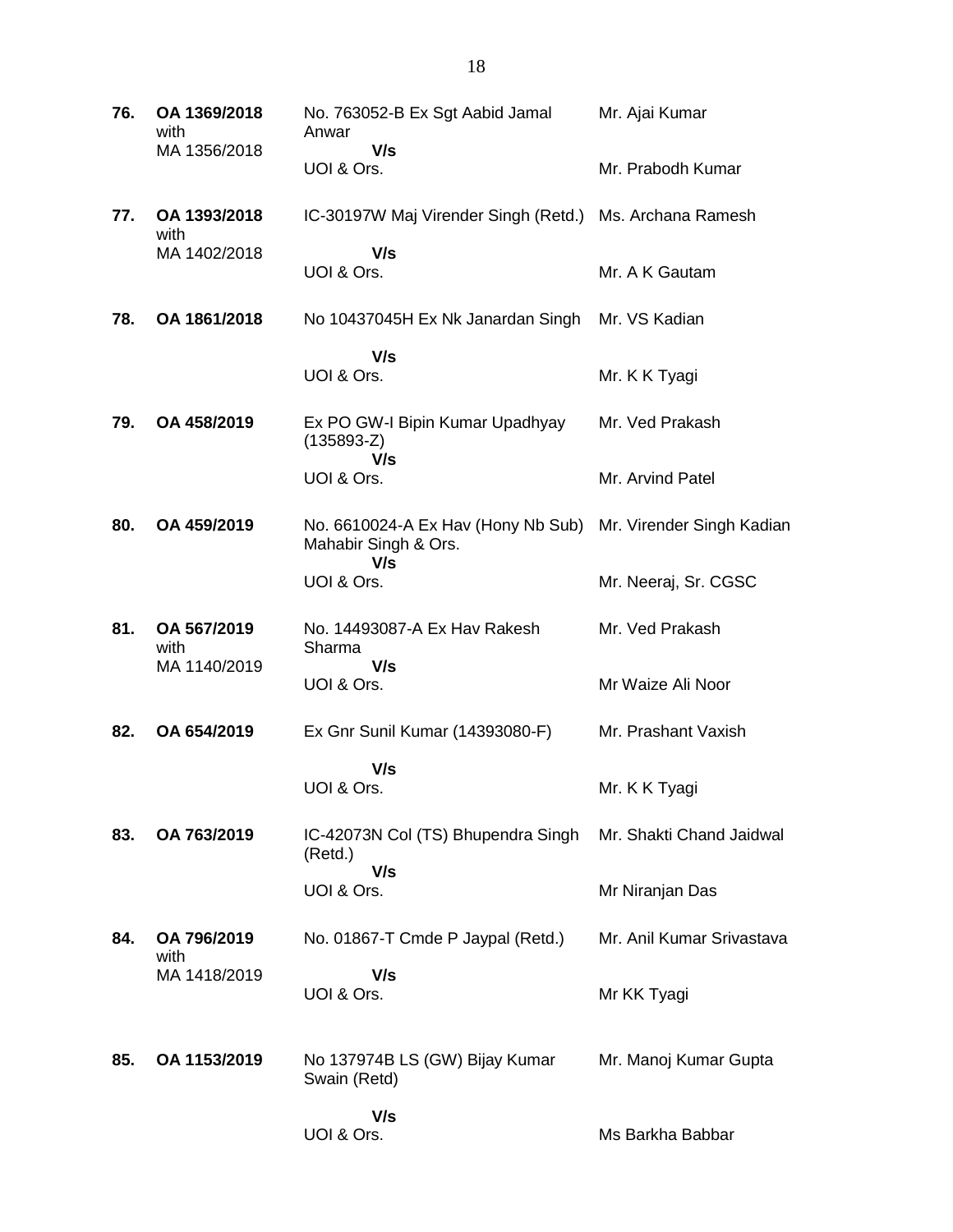**86. OA 1421/2019** with MA 2169/2019 JC-35419K Brig IPS Ahuja (Retd)  **V/s** UOI & Ors. Mr VS Kadian Mr. Rajeev Kumar **87. OA 1747/2019** Ex LEM (R) Sumit Kumar (No 138687 Z)  **V/s** UOI & Ors. Mr Ved Prakash Mr. V Pattabhi Ram **88. OA 1748/2019** with MA 26/2021 JC-381476H Ex Sub Patole Balu **Petras V/s** UOI & Ors. Mr. J P Sharma & Associates Mr Prabodh Kumar **89. OA 1756/2019** JC-804321W Ex Sub Rajender Singh  **V/s** UOI & Ors. Mr. J P Sharma & Associates Mr. Y P Singh **90. OA 1794/2019** with MA 2683/2019 No 2894437X Ex Hav Mohan Singh  **V/s** UOI & Ors. Mr VS Kadian Ms. Barkha Babbar **91. OA 1859/2019** with MA 2727/2019 Ex Nk Jadeja Mahabir Singh Maghubha (No 1575688 X)  **V/s** UOI & Ors. Mr Virender Singh Kadian Ms. Barkha Babbar **92. OA 1900/2019** with MA 2765/2019 Gp Capt Anup Kumar Varshneya (Retd) (NO 17077)  **V/s** UOI & Ors. Mr. Baljeet Singh & Ms Deepika **Sheoran** Ms. Barkha Babbar **93. OA 1951/2019** with MA 2821/2019 No. 60153-K Cmde Vijay Kumar Vaid (Retd.)  **V/s** UOI & Ors. Mr. Sukhjinder Singh Mr. K K Tyagi **94. OA 2105/2019** with MA 2995/2019 No. 257396 Cpl George Emmanuel (Retd.)  **V/s** UOI & Ors. Mr. Manoj Kr Gupta Mr. Neeraj, Sr. CGSC **95. OA 2108/2019** Ex AG PO (RP) Himanshu Garg (No 138933 H)  **V/s** UOI & Ors. Mr Ved Prakash Mr. Arvind Patel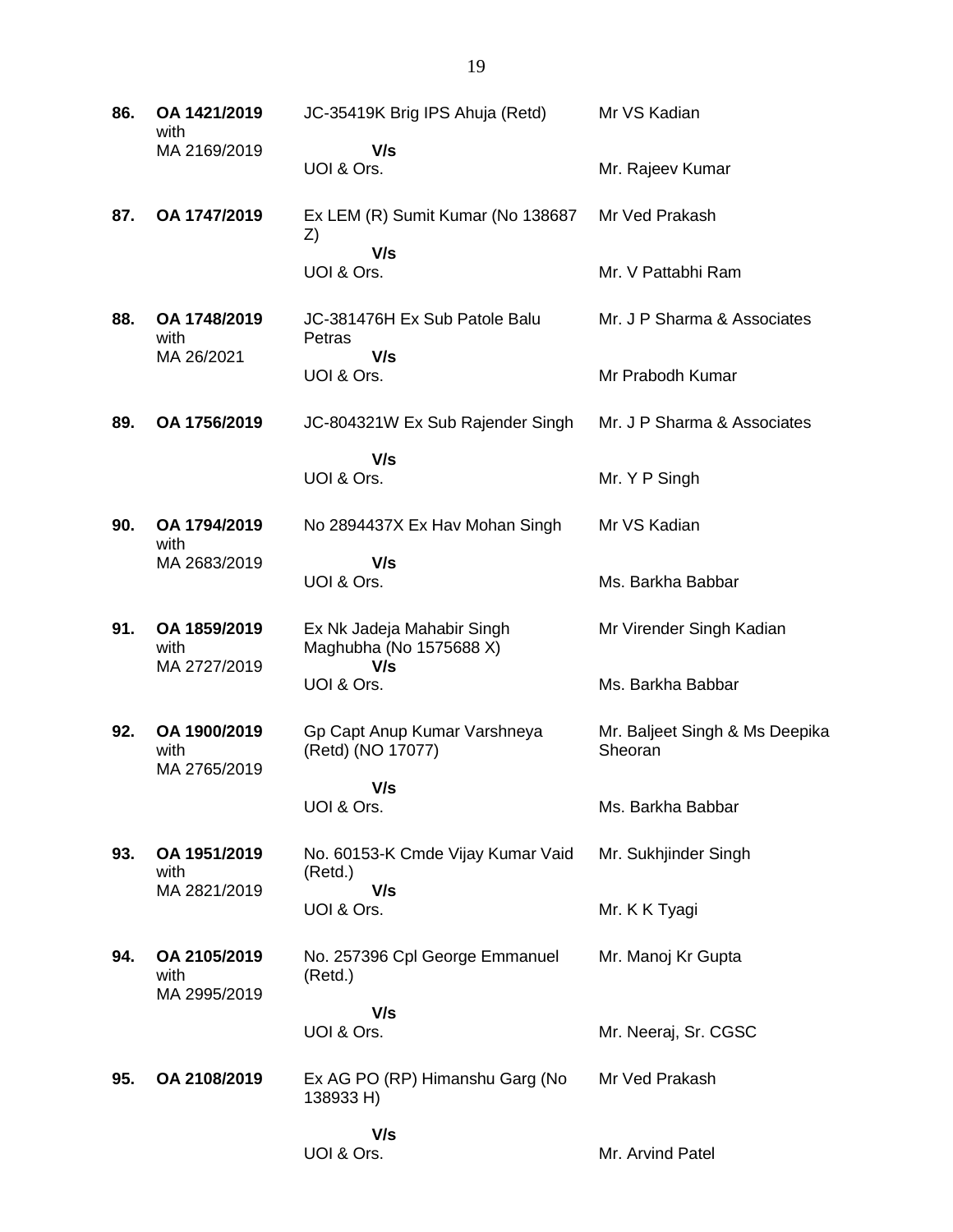| 96. | OA 11/2020<br>with<br>MA 24/2020          | Ex AC/UT Dharmendra Singh (No<br>8990253S)        | Mr Ved Prakash               |
|-----|-------------------------------------------|---------------------------------------------------|------------------------------|
|     |                                           | V/s<br>UOI & Ors.                                 | Dr. Vijendra Singh Mahndiyan |
| 97. | OA 696/2020<br>with                       | IC 68811K Maj Anuj Kumar Khattri<br>(Retd)        | Mr Virender Singh Kadian     |
|     | MA 824/2020                               | V/s<br>UOI & Ors.                                 | Mr. D K Sabat                |
| 98. | OA 705/2020<br>with                       | 13662091-P Ex GDSM Pat Ram                        | Mr. Virender Singh Kadian    |
|     | MA 835/2020                               | V/s<br>UOI & Ors.                                 | Mr. J S Rawat                |
| 99. | OA 710/2020<br>with                       | Ex Hav Dipak Rajkhowa (6392552-P)                 | Mr. Ved Prakash              |
|     | MA 845/2020                               | V/s<br>UOI & Ors.                                 | Mr K K Tyagi                 |
| 100 | OA 1113/2020<br>with                      | Ex Sep Jabraj Mall (No 5844482 W)                 | Mr. Virender Singh Kadian    |
|     | MA 1265/2020                              | V/s<br>UOI & Ors.                                 | Mr. Neeraj, Sr. CGSC         |
|     | 101. OA 1160/2020<br>with                 | Ex Sub Maj Jaybir Singh(JC-330912<br>M)           | Mr Durgesh Kumar Sharma      |
|     | MA 1336/2020                              | V/s<br>UOI & Ors.                                 | Mr. Arvind Patel             |
|     | 102. OA 1161/2020                         | Ex RIS Kebal Singh Baghel (JC<br>245711-W)<br>V/s | Mr Ved Prakash               |
|     |                                           | UOI & Ors.                                        | Mr Niranjan Das              |
|     | 103. OA 1610/2020<br>with                 | Ex Lac Christy SB (No 249144)                     | Mr Manoj Kr Gupta            |
|     | MA 1857/2020                              | V/s<br>UOI & Ors.                                 | Mr Anil Kumar Gautam         |
|     | 104. OA 1649/2020<br>with<br>MA 1913/2020 | HFL Avtar Singh Sappal (Retd) (No<br>288391 T)    | Mr Praveen Kumar             |
|     |                                           | V/s<br>UOI & Ors.                                 | Mr. V S Tomar                |
|     |                                           |                                                   |                              |
|     | 105. OA 1670/2020<br>with                 | Ex Sep Sunder Mani (14235721-H)                   | Mr. Praveen Kumar            |
|     | MA 1930/2020                              | V/s<br>UOI & Ors.                                 | Mr. Arvind Kumar             |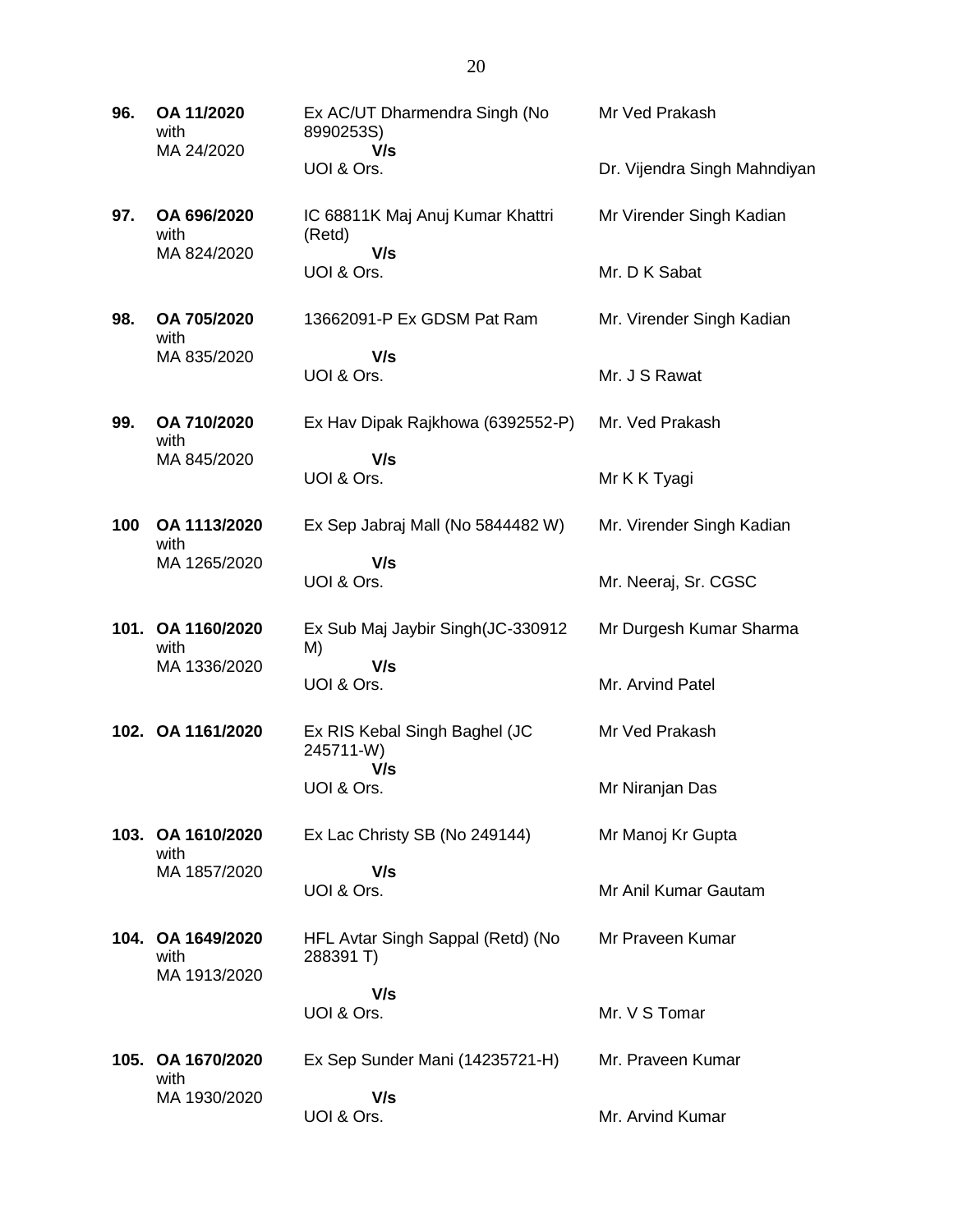| 106. OA 1675/2020                         | Air Cmde Raghvendra Kumar Tripathi<br>(Retd.) (18754)<br>V/s     | Mr. Baljeet Singh & Ms. Deepika<br>Sheoran |
|-------------------------------------------|------------------------------------------------------------------|--------------------------------------------|
|                                           | UOI & Ors.                                                       | Mr. Rajeev Kumar                           |
| 107. OA 1696/2020                         | Ex NK/Clk (SD) Satish (No 15123746<br>K)                         | Mr JP Sharma                               |
|                                           | V/s<br>UOI & Ors.                                                | Mr. Shyam Narayan                          |
| 108. OA 1817/2020<br>with                 | Ex Rect Ram Phal Singh (14485713-K) Mr. Ved Prakash              |                                            |
| MA 2100/2020                              | V/s<br>UOI & Ors.                                                | Mr Y P Singh                               |
| 109. OA 1841/2020<br>with<br>MA 2112/2020 | Ex NK (CHEF) Harjinder Singh<br>(4482089 N)<br>V/s               | Mr Ved Prakash                             |
|                                           | UOI & Ors.                                                       | Mr Avdhesh Kumar Singh                     |
| 110. OA 45/2021                           | Ex Nk Satendra Singh Jat (No<br>3194904 N)<br>V/s                | Mr MD Jangra                               |
|                                           | UOI & Ors.                                                       | Mr K K Tyagi                               |
| 111. OA 48/2021<br>with                   | Ex HAV Abhilash K (14429998 P)                                   | Mr Janak Raj Rana                          |
| MA 54/2021                                | V/s<br>UOI & Ors.                                                | Mr Arvind Patel                            |
| 112. OA 97/2021<br>with<br>MA 116/2021 &  | Nirdosh Kumar Ex- RO (Tel)- I<br>103663Z & Ors.                  | Mr. Ajit Kakkar & Associates               |
| 117/2021                                  | V/s<br>UOI & Ors.                                                | Mr. Avdhesh Kumar Singh                    |
| 113. OA 355/2021<br>with                  | JWO Sushil Kumar Rathore (Retd) (No Mr Manoj Kr Gupta<br>671878) |                                            |
| MA 2056/2021                              | V/s<br>UOI & Ors.                                                | Mr J S Rawat                               |
| 114. OA 517/2021<br>with                  | Ex Sep Narayan Singh (No 7078181)                                | Mr Virender Singh Kadian                   |
| MA 2057/2021 &<br>577/2021                | V/s<br>UOI & Ors.                                                | Mr Prabodh Kumar                           |
| 115. OA 725/2021<br>with<br>MA 2075/2021  | Ex JWO MD Samim (No 743225)<br>V/s                               | Mr Baljeet Singh & Deepika<br>Sheoran      |
|                                           | UOI & Ors.                                                       | Mr. J S Rawat                              |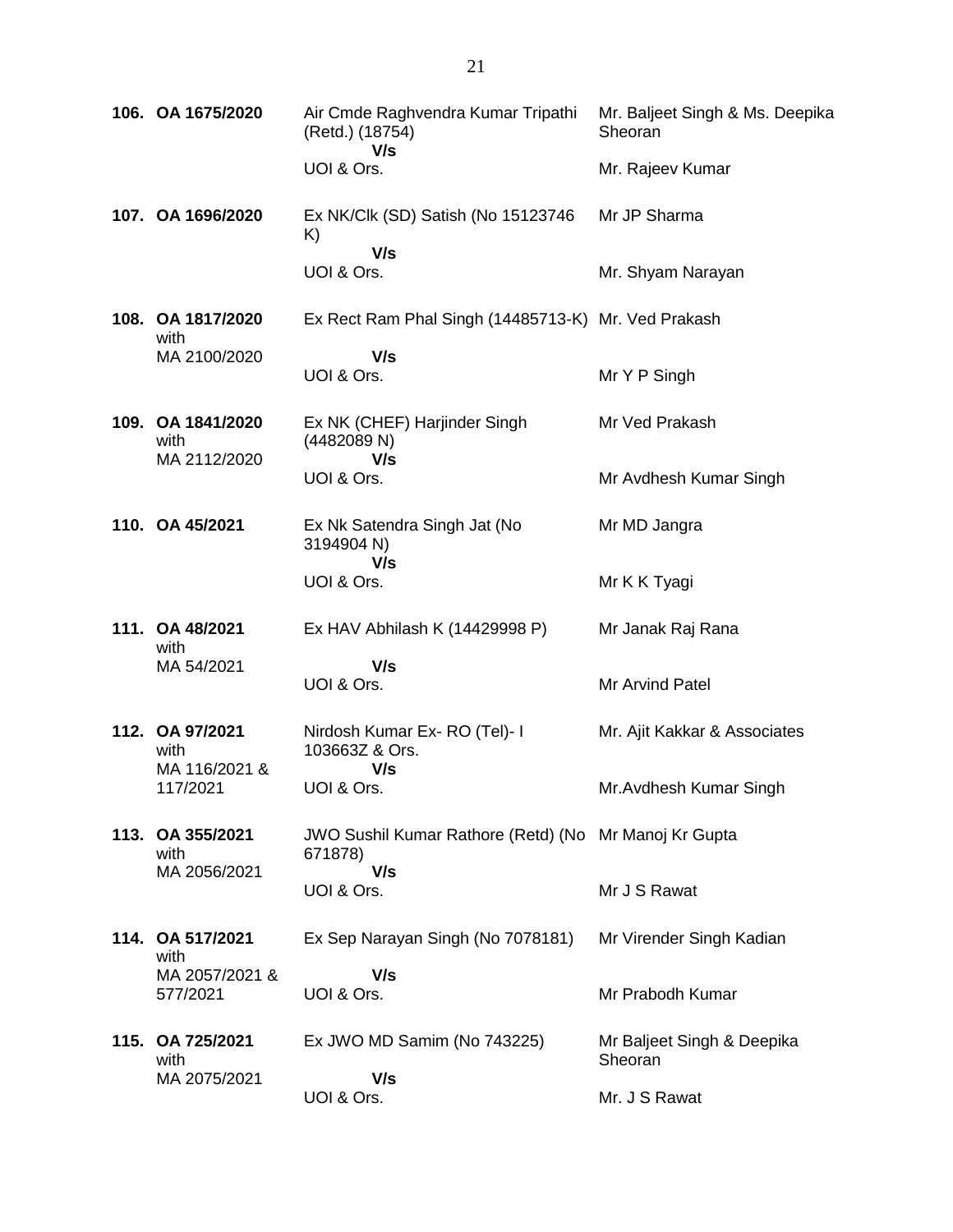| 116. OA 849/2021<br>with | 14567017-Y Ex Hav Aishvir Singh | Mr Virender Singh Kadian            |
|--------------------------|---------------------------------|-------------------------------------|
| MA 899/2021              | V/s<br>UOI & Ors.               | Mr. Neeraj, Sr CGSC                 |
| 117. OA 852/2021         | IC-47828K Col Atul Shah (Retd)  | Mr Virender Singh Kadian            |
|                          | V/s<br>UOI & Ors.               | Mr. Shyam Narayan                   |
| <b>FOR FINAL HEARING</b> |                                 |                                     |
| 118. OA 145/2017         | Smt. Vaishali Butalia           | Mr. Angsuman Ojha & Rohit<br>Pratap |

 **V/s** UOI & Ors.

Mr Prabodh Kumar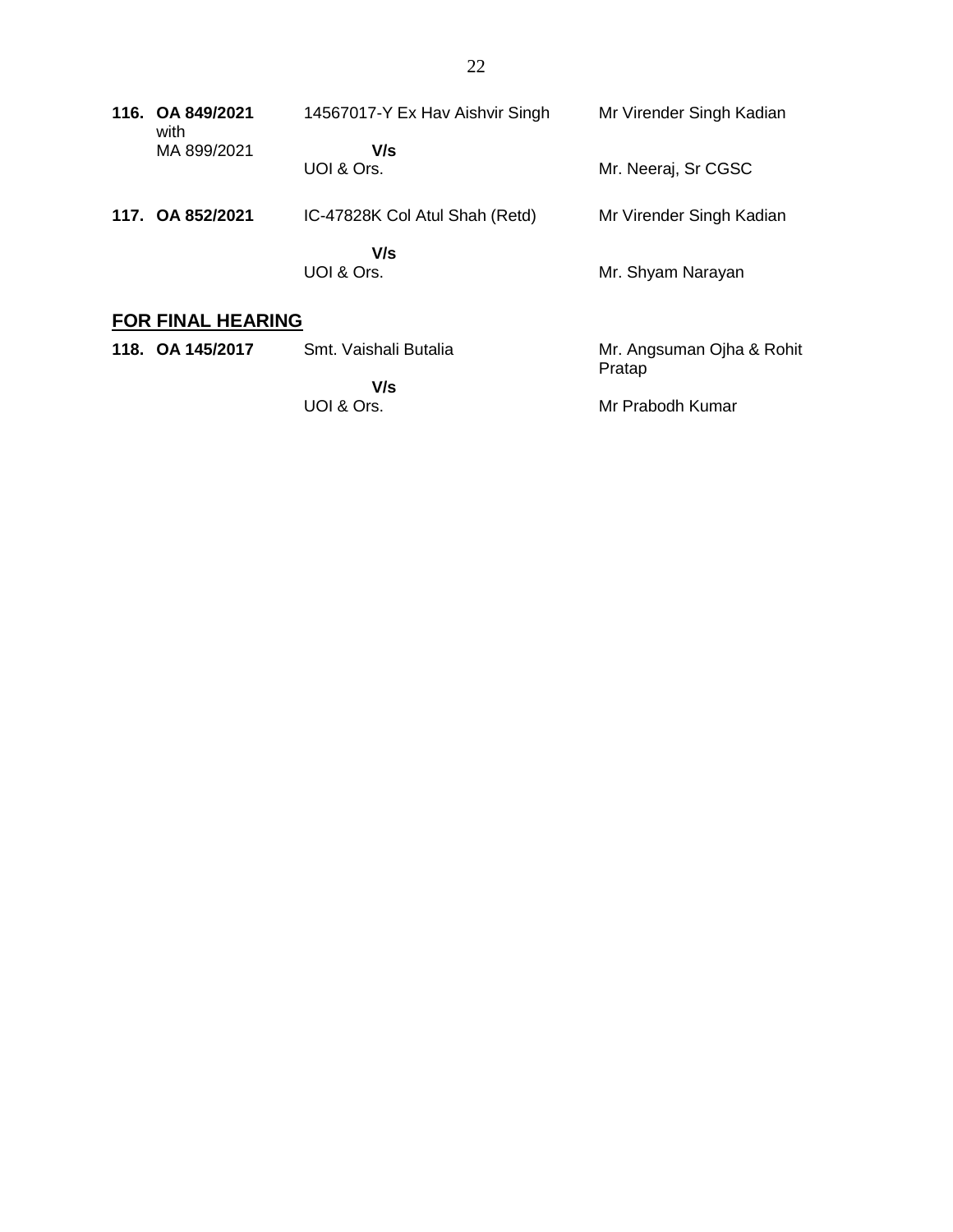**Date: 10-05-2022**

**Timing: 10:30 AM to 01.00 PM & 02.00 PM to 04.30 PM**

### **COURT No. 3 (First Floor)**

## **THIS BENCH WILL ASSEMBLE AT 12.30 PM**

**CORAM:**

### **HON'BLE MS. JUSTICE ANJANA MISHRA HON'BLE LT. GEN. P. M. HARIZ**

#### **THIS MATTER SHALL BE TAKEN THROUGH VIRTUAL HEARING**

#### **Link for Virtual Hearing Court No. 3:**

[https://teams.microsoft.com/l/meetup](https://teams.microsoft.com/l/meetup-join/19%3ameeting_ZTM3ZDhmNzEtNjU1NS00ZjdkLWE2MjUtYTRmMjA2YTM1ODgw%40thread.v2/0?context=%7b%22Tid%22%3a%22fc4c6c05-6869-467f-a6f3-f24992686fb3%22%2c%22Oid%22%3a%2202997333-9a59-4ac9-b7cf-205d2fa1df55%22%7d)[join/19%3ameeting\\_ZTM3ZDhmNzEtNjU1NS00ZjdkLWE2MjUtYTRmMjA2YTM1ODgw%4](https://teams.microsoft.com/l/meetup-join/19%3ameeting_ZTM3ZDhmNzEtNjU1NS00ZjdkLWE2MjUtYTRmMjA2YTM1ODgw%40thread.v2/0?context=%7b%22Tid%22%3a%22fc4c6c05-6869-467f-a6f3-f24992686fb3%22%2c%22Oid%22%3a%2202997333-9a59-4ac9-b7cf-205d2fa1df55%22%7d) [0thread.v2/0?context=%7b%22Tid%22%3a%22fc4c6c05-6869-467f-a6f3](https://teams.microsoft.com/l/meetup-join/19%3ameeting_ZTM3ZDhmNzEtNjU1NS00ZjdkLWE2MjUtYTRmMjA2YTM1ODgw%40thread.v2/0?context=%7b%22Tid%22%3a%22fc4c6c05-6869-467f-a6f3-f24992686fb3%22%2c%22Oid%22%3a%2202997333-9a59-4ac9-b7cf-205d2fa1df55%22%7d) [f24992686fb3%22%2c%22Oid%22%3a%2202997333-9a59-4ac9-b7cf-205d2fa1df55%22%7d](https://teams.microsoft.com/l/meetup-join/19%3ameeting_ZTM3ZDhmNzEtNjU1NS00ZjdkLWE2MjUtYTRmMjA2YTM1ODgw%40thread.v2/0?context=%7b%22Tid%22%3a%22fc4c6c05-6869-467f-a6f3-f24992686fb3%22%2c%22Oid%22%3a%2202997333-9a59-4ac9-b7cf-205d2fa1df55%22%7d)

| <u>S.</u><br>No. | Case No.                            | <b>Parties Name</b>                                               | <b>Advocate for Petitioner /</b><br><b>Respondents</b> |
|------------------|-------------------------------------|-------------------------------------------------------------------|--------------------------------------------------------|
|                  | <b>ADMISSION MATTERS</b>            |                                                                   |                                                        |
| 1.               | OA 189/2022                         | GNR (DMT) Ritek 21015640 M                                        | Mr S N Sharma & Aman Mudgal                            |
|                  |                                     | V/s                                                               |                                                        |
|                  |                                     | UOI & Ors.                                                        | Mr Avdhesh Kumar Singh                                 |
| 2.               | OA 914/2022<br>with<br>MA 1212/2022 | Col Prasanta Kumar Sharma (Retd) (SL- Mr Manoj Kr Gupta<br>3344K) |                                                        |
|                  | (OA 163/2017)<br>(RB Kolkata)       | V/s<br>UOI & Ors.                                                 | Mr. Prabodh Kumar                                      |
| 3.               | OA 946/2022<br>with<br>MA 1243/2022 | Ex Nk (DSC) Urba Datt Joshi (4166266<br>A)                        | Mr Ajeet Yadav & Mr Banvendra<br>Singh Gandhar         |
|                  |                                     | V/s<br>UOI & Ors.                                                 | None                                                   |
| 4.               | OA 948/2022                         | Ex Hav (DSC) T Balraj (10359022 M)<br>V/s                         | Mr Ved Prakash & Mr Devendra<br>Kumar                  |
|                  |                                     | UOI & Ors.                                                        | None                                                   |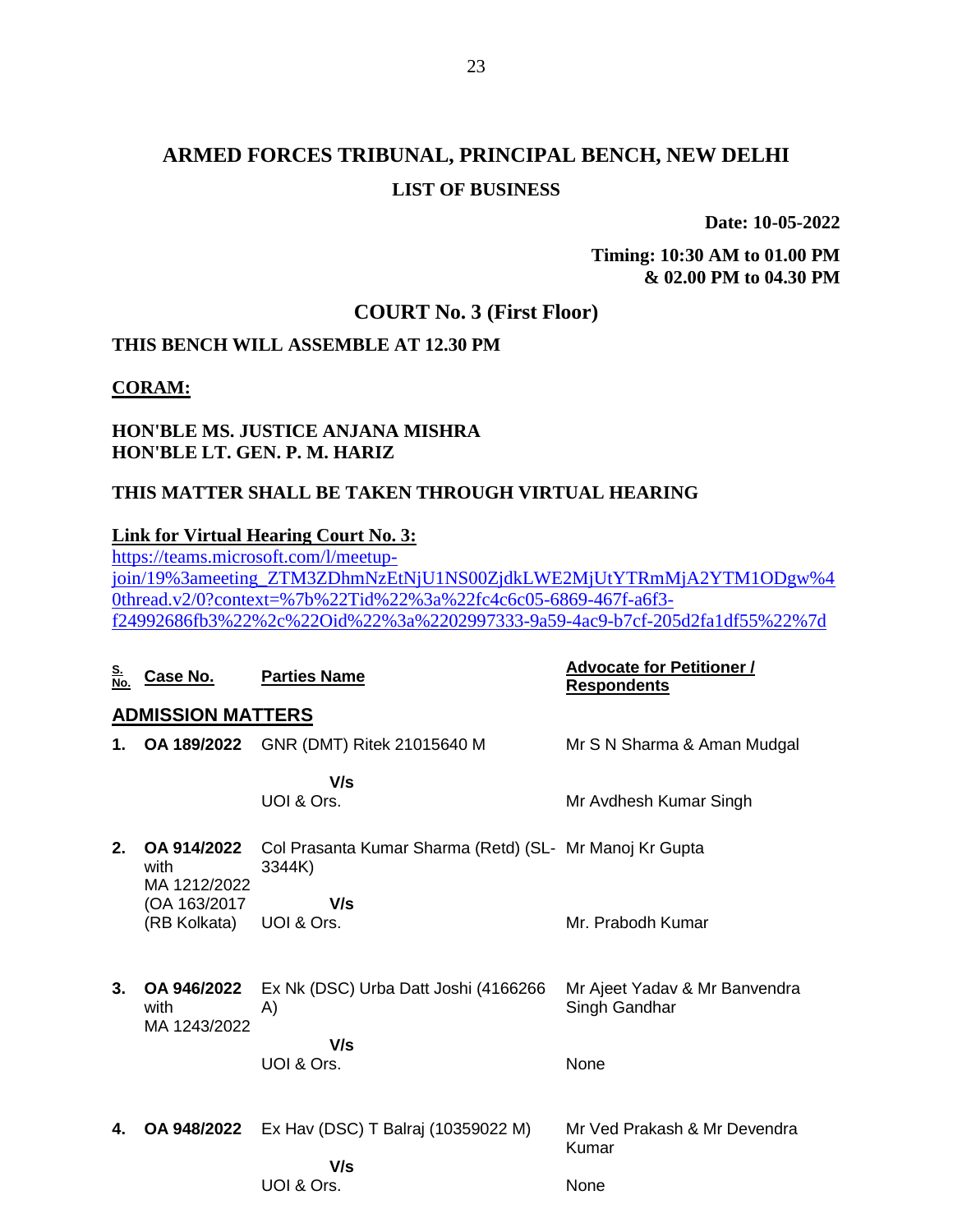| 5. | OA 949/2022                             | IC-48489F Col Mohan Chander<br>Bahuguna (Retd)<br>V/s                       | Mr Manoj Kr Gupta & Mr Rajesh<br>Nandal |
|----|-----------------------------------------|-----------------------------------------------------------------------------|-----------------------------------------|
|    |                                         | UOI & Ors.                                                                  | None                                    |
| 6. | OA 950/2022                             | Ex Nk (DSC) Unni Krishnan P (1571562- Mr Ved Prakash & Devendra Kumar<br>A) |                                         |
|    |                                         | V/s<br>UOI & Ors.                                                           | None                                    |
| 7. | OA 951/2022                             | Ex Nk (DSC) Suresh Kumar (14375450- Mr Ved Prakash & Devendra Kumar<br>N)   |                                         |
|    |                                         | V/s<br>UOI & Ors.                                                           | None                                    |
| 8. | OA 952/2022                             | Cdr Sabesh G Arul (Retd) (05247-Z)                                          | Mr Shakti Chand Jaidwal                 |
|    |                                         | V/s<br>UOI & Ors.                                                           | None                                    |
| 9. | OA 953/2022                             | Ex 770906 SGT PK Rajesh                                                     | Mr Deepak Bansal & Mr BS Tanwar         |
|    |                                         | V/s<br>UOI & Ors.                                                           | None                                    |
|    | 10. OA 954/2022                         | Cdr Raghubir Singh (Retd) (87637-Z)                                         | Mr Shakti Chand Jaidwal                 |
|    |                                         | V/s                                                                         |                                         |
|    |                                         | UOI & Ors.                                                                  | None                                    |
|    | 11. OA 955/2022<br>with<br>MA 1245/2022 | JWO Biswanath Chatterjee (Retd)<br>(667497)                                 | Mr Manoj Kumar Gupta                    |
|    |                                         | V/s<br>UOI & Ors.                                                           | None                                    |
|    | 12. OA 956/2022<br>with<br>MA 1246/2022 | <b>JWO Anup Kumar Bhattacharya (Retd)</b><br>(653367)                       | Mr Manoj Kumar Gupta                    |
|    |                                         | V/s<br>UOI & Ors.                                                           | None                                    |
|    | 13. OA 957/2022<br>with<br>MA 1247/2022 | CPL Mam Chand Yadav (Retd)<br>(274571)                                      | Mr Ramniwas Bansal                      |
|    |                                         | V/s<br>UOI & Ors.                                                           | None                                    |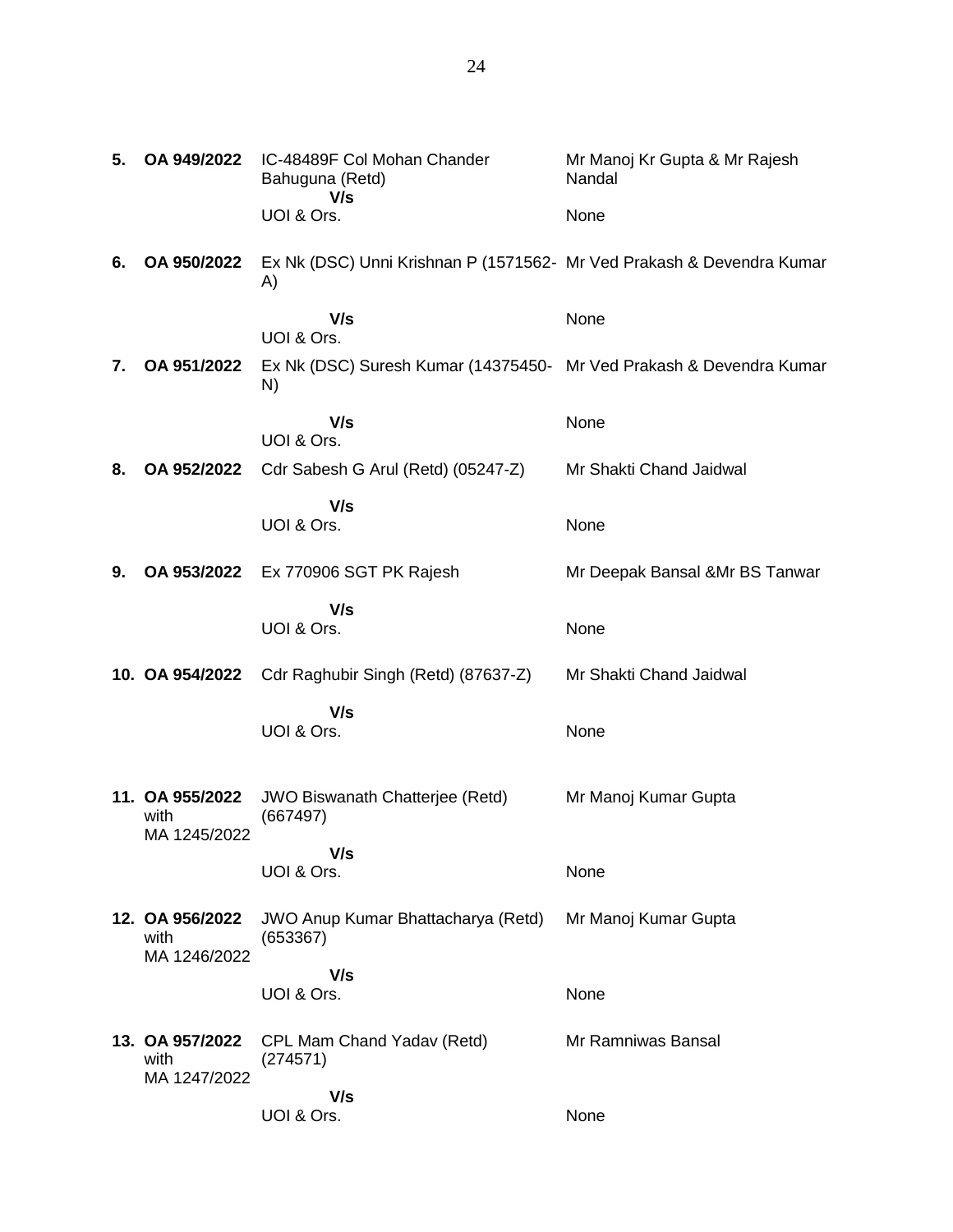| 14. OA 958/2022<br>with<br>MA 1248/2022 | Ex LS(GW) GW2 Somvir Singh (No<br>133633 N)                       | Mr Ved Prakash & Devendra Kumar |
|-----------------------------------------|-------------------------------------------------------------------|---------------------------------|
|                                         | V/s<br>UOI & Ors.                                                 | None                            |
| 15. OA 959/2022<br>with                 | XJC 409059Y Ex Sub Hari Kishan                                    | Mr D S Kauntae                  |
| MA 1249/2022                            | V/s<br>UOI & Ors.                                                 | None                            |
| 16. OA 961/2022<br>with<br>MA 1274/2022 | Ex Sgt Rajesh Kumar (Service Nos<br>736285-G)                     | Mr Praveen Kumar                |
|                                         | V/s<br>UOI & Ors.                                                 | None                            |
| 17. OA 962/2022<br>with<br>MA 1275/2022 | Ex Hony Nb Sub (MACP III) Soman<br>Pillai G (14267945-W)          | Mr Ajit Kakkar & Associates     |
|                                         | V/s<br>UOI & Ors.                                                 | None                            |
| 18. OA 963/2022<br>with<br>MA 1276/2022 | (NR 15815 Y) Lt Col Dhanlaxmi Reddy<br>(Retd)                     | Mr Ajit Kakkar & Associates     |
|                                         | V/s<br>UOI & Ors.                                                 | None                            |
| with<br>MA 1277/2022                    | 19. OA 964/2022 Ex LS RP-1 Abhishek Kumar Singh<br>(127688 A)     | Mr Praveen Kumar                |
|                                         | V/s<br>UOI & Ors.                                                 | None                            |
| 20. OA 965/2022<br>with                 | Ex PO Kanhaiya Singh (145226 K)                                   | Mr Praveen Kumar                |
| MA 1278/2022                            | V/s<br>UOI & Ors.                                                 | None                            |
| <b>MA (EXECUTION)</b>                   |                                                                   |                                 |
| ın<br>OA 2101/2021                      | 21. MA 1199/2022 V Manorani W/o Late Sgt N Vinayagam<br>(261479)  | Mr Ajit Kakkar & Associates     |
|                                         | V/s<br>UOI & Ors                                                  | Ms Suman Chauhan                |
| ın<br>OA 2860/2021                      | 22. MA 1253/2022 CPO (CHME) Sukhwinder Singh<br>$(108466)$ (Retd) | Mr Manoj Kr Gupta               |
|                                         | V/s<br>UOI & Ors                                                  | None                            |